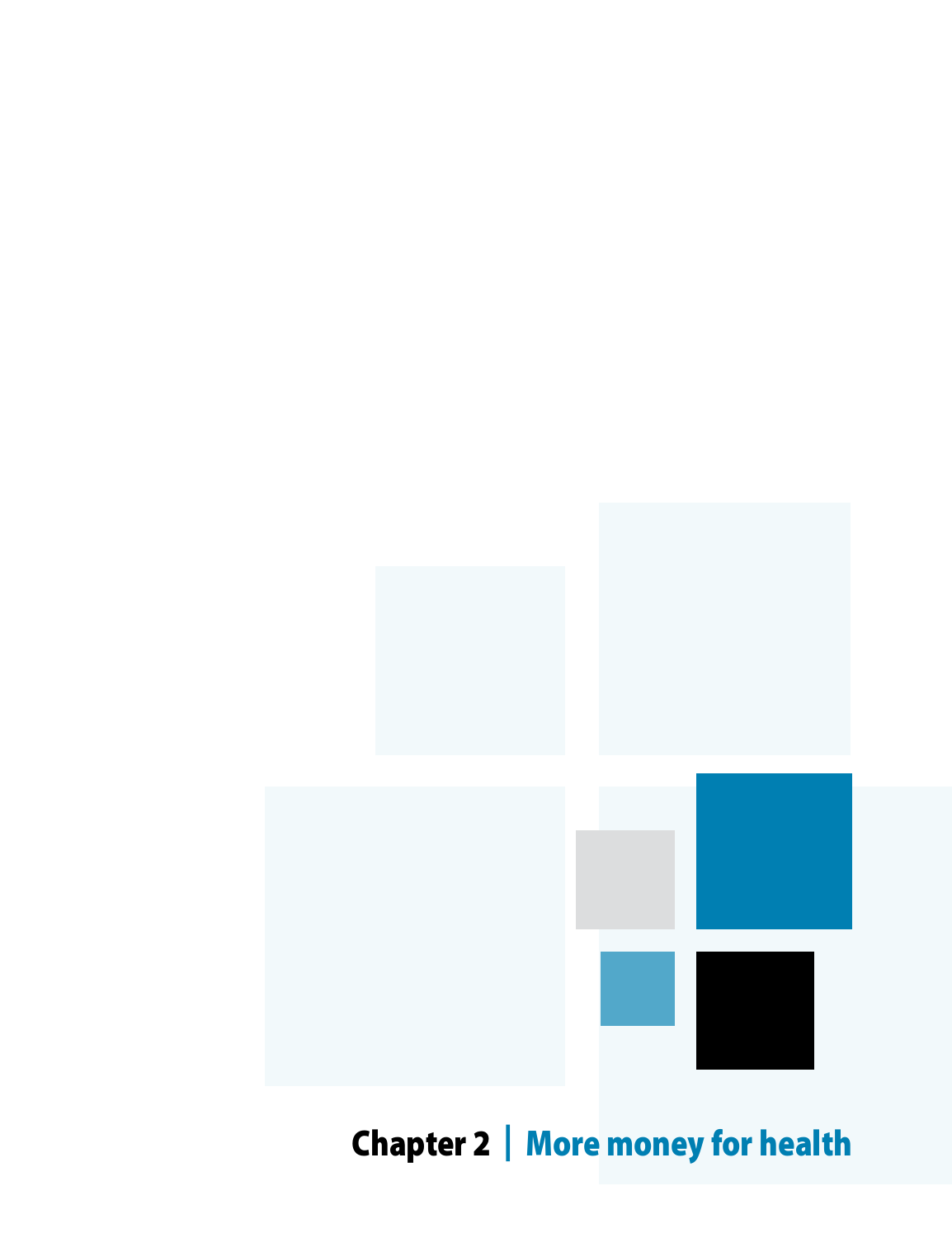#### **Key messages** 75.

- No country has yet been able to guarantee everyone immediate access to all the services that might maintain or improve their health. They all face resource constraints of one type or another, although these are most critical in low-income countries.
- Every country could raise additional domestic funds for health or diversify their funding sources if they wished to.
- Options include governments giving higher priority to health in their budget allocations, collecting taxes or insurance contributions more efficiently and raising additional funds through various types of innovative financing.
- Taxes on harmful products such as tobacco and alcohol are one such option. They reduce consumption, improve health and increase the resources governments can spend on health.
- Even with these innovations, increased donor flows will be necessary for most of the poorest countries for a considerable period of time. Donor countries can also raise more funds to channel to poorer countries in innovative ways, but they should also do more to meet their stated international commitments for official development assistance (ODA) and to provide more predictable and long-term aid flows.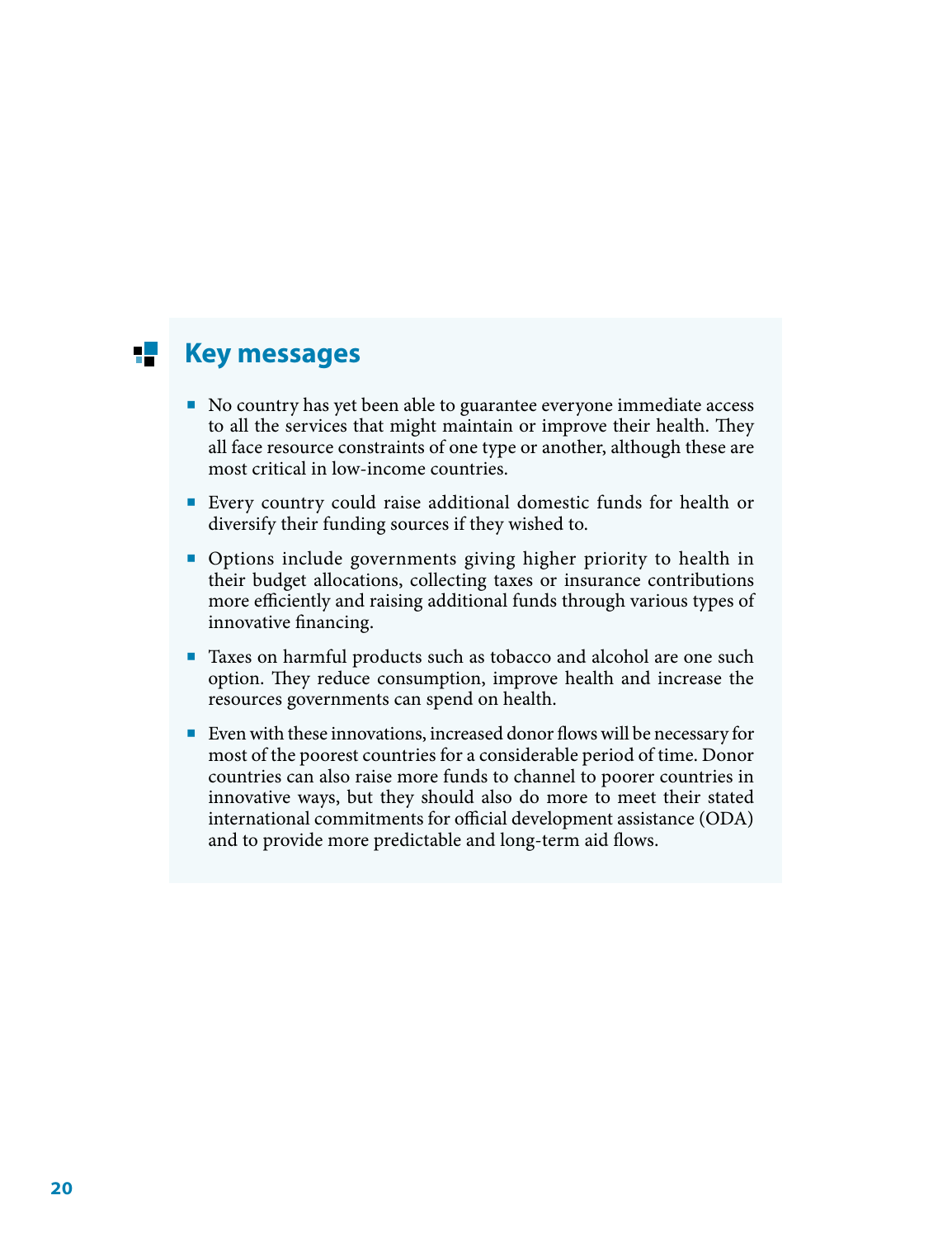

2

# **More money for health**

### Raising resources for health

In 2009, the British National Institute for Health and Clinical Excellence announced that the National Health Service could not offer some expensive medicines for the treatment of renal cancer because they were not cost effective (*1*). The cuts provoked some public anger (*2*) but were defended by the institute as being part of difficult but necessary moves to ration resources and set priorities (*3*). The fact is new medicines and diagnostic and curative technologies become available much faster than new financial resources.

All countries, rich and poor, struggle to raise the funds required to pay for the health services their populations need or demand (which is sometimes a different matter). No country, no matter how rich, is able to provide its entire population with every technology or intervention that may improve health or prolong life. But while rich countries' health systems may face budget limitations – often exacerbated by the dual pressures of ageing populations and shrinking workforces – spending on health remains relatively high. The United States of America and Norway both spend more than US\$ 7000 per capita a year; Switzerland more than US\$ 6000. Countries from the Organisation for Economic Co-operation and Development (OECD) as a group spend on average about US\$ 3600. At the other end of the income scale, some countries struggle to ensure access to even the most basic services: 31 of WHO's Member States spend less than US\$ 35 per person per year and four spend less than US\$ 10, even when the contributions of external partners are included (*4*).

But there is scope in all countries to extend financial risk protection and access to health services in a more equitable manner. Rwanda, with per capita national income of about US\$ 400, offers a set of basic services to its citizens through a system of health insurances at a cost of just US\$ 37 per capita (*4*). While Rwanda benefits from the financial support of the international donor community, the government also commits 19.5% of its total annual spending to health (*4*). There are 182 WHO Member States with levels of per capita gross domestic product (GDP) that are comparable with or superior to (in some cases, vastly superior) Rwanda's, and yet many are further away from universal health coverage (*4*). This needs to change. With few exceptions, countries have no reason to delay improving access to quality health services, while at the same time increasing financial risk protection. This will cost money, and governments need to start thinking about how much is required and where it will come from.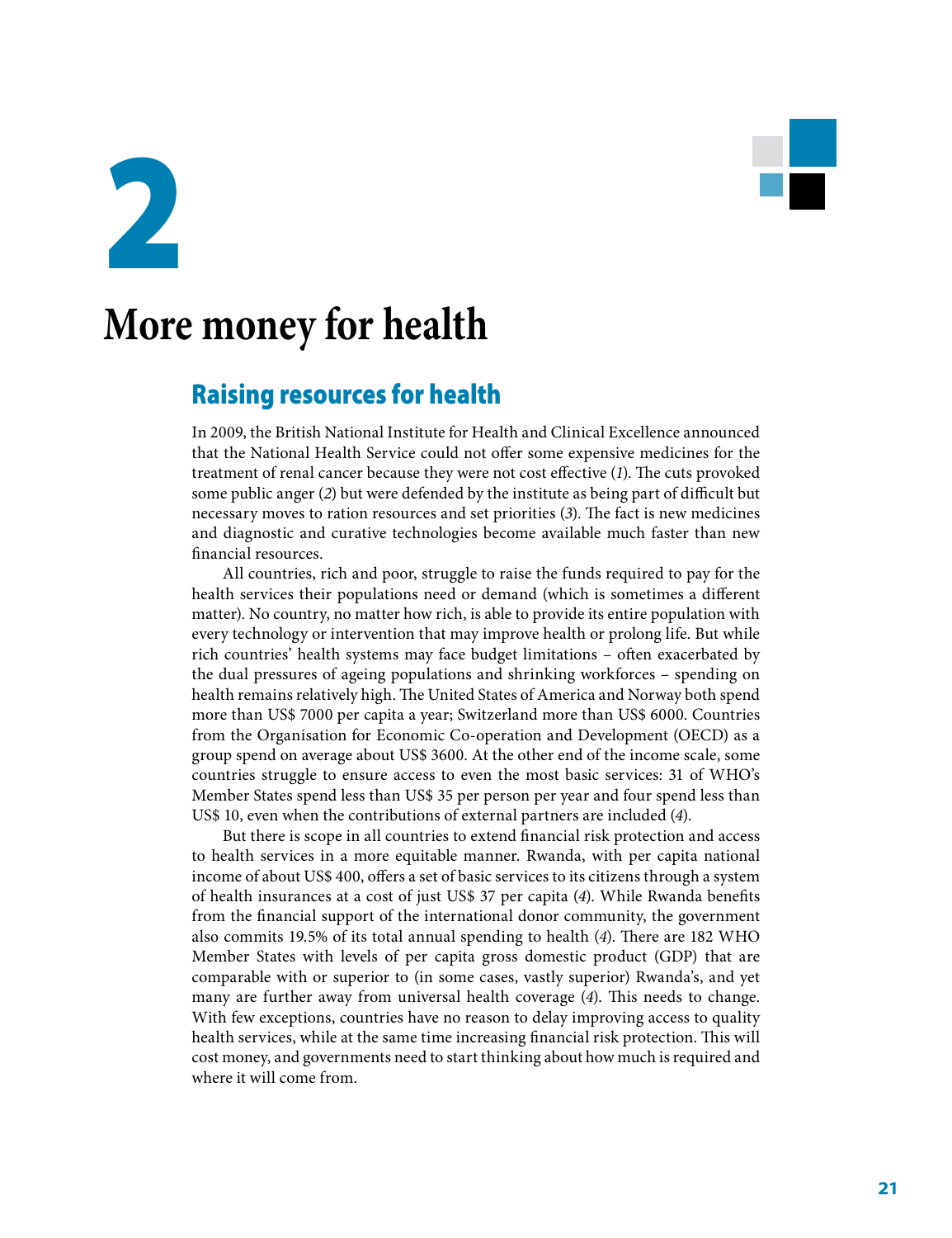

### But what does universal coverage cost?

Universal coverage is not a one-size-fits-all concept; nor does coverage for all people necessarily mean coverage for everything. As described in Chapter 1, moving towards universal coverage means working out how best to expand or maintain coverage in three critical dimensions: who is covered from pooled funds; what services are covered; and how much of the cost is covered. Within that broad framework, policy-makers must decide how funds are to be raised and administered.

Thailand offers prescription medicines, ambulatory care, hospitalization, disease prevention and health promotion free of charge to patients, along with more expensive medical services such as radiotherapy and chemotherapy for cancer treatment, surgical operations and critical care for accidents and emergencies. It manages to do all this for just US\$ 136 per capita – less than the average health expenditure for lower-middle-income countries, which stands at US\$ 153 (*4*). But Thailand does not cover everything. Until recently it drew the line at renal replacement therapy for end-stage renal disease, for example (Box 2.1). Other countries will draw the line elsewhere.

To know how far you can expand coverage in any of the three dimensions, you must have an idea of what services cost. In 2001 the Commission on Macroeconomics and Health estimated that basic services could be made available for about US\$ 34 per person (*6*), close to what Rwanda is spending now. However, the calculations did not include the full cost of anti-retrovirals

#### Box 2.1. **Thailand redraws the line in health-care coverage**

When, in 2002, Thailand introduced its universal coverage scheme, which was then called the 30 bhat scheme, it offered comprehensive health care that included not just basics, but services such as radiotherapy, surgery and critical care for accidents and emergencies. It did not, however, cover renal-replacement therapy. "There was a concern that [renal-replacement therapy] could burden the system as major health risks leading to kidney diseases, such as diabetes and hypertension, were still not well controlled," says Dr Prateep Dhanakijcharoen, deputy secretary general of the National Health Security Office that administers the scheme. Renal replacement therapy is expensive; haemodialysis costs about 400 000 baht (US\$ 12 000) per patient, per year in Thailand, four times higher than the 100 000-baht per quality-adjusted life year threshold set by the security office's benefit package subcommittee for medicines and treatments within the scheme.

That said, Dhanakijcharoen believes the scheme should have covered kidney disease from the outset. This view is shared by Dr Viroj Tangcharoensathien, director of the International Health Policy Programme at the Ministry of Public Health. For Tangcharoensathien, it was simply a matter of fairness: "There are three health-care schemes in Thailand," he says. "Only the scheme did not include renal-replacement therapy. Meanwhile, half of those people in the scheme are in the poorest quintile of the Thai economy." His sense of injustice was shared by other people, such as Subil Noksakul, a 60-year-old patient who spent his life-savings on renal replacement therapy over a period of 19 years. "I once managed to save seven million baht," he says, "but my savings are now all gone." In 2006 Noksakul founded the Thai Kidney Club, which has raised kidney patients' awareness of their rights and put pressure on the National Health Security Office to provide treatment. Finally, in October 2008, the then public health minister, Mongkol Na Songkhla, included renal-replacement therapy in the scheme.

Source: Excerpt from (*5*).

or treatment for noncommunicable diseases; nor did they fully take into account investments that might be needed to strengthen a health system so that coverage might be extended to isolated areas.

A more recent estimate of the cost of providing key health services, which was produced by WHO for the high-level Taskforce on Innovative International Financing for Health Systems, suggests that the 49 low-income countries surveyed would need to spend just less than US\$ 44 per capita on average (unweighted) in 2009, rising to a little more than US\$ 60 per capita by 2015 (*7*). This estimate includes the cost of expanding health systems so that they can deliver all of the specified mix of interventions. It includes interventions targeting noncommunicable diseases and those for the conditions that are the focus of the health-related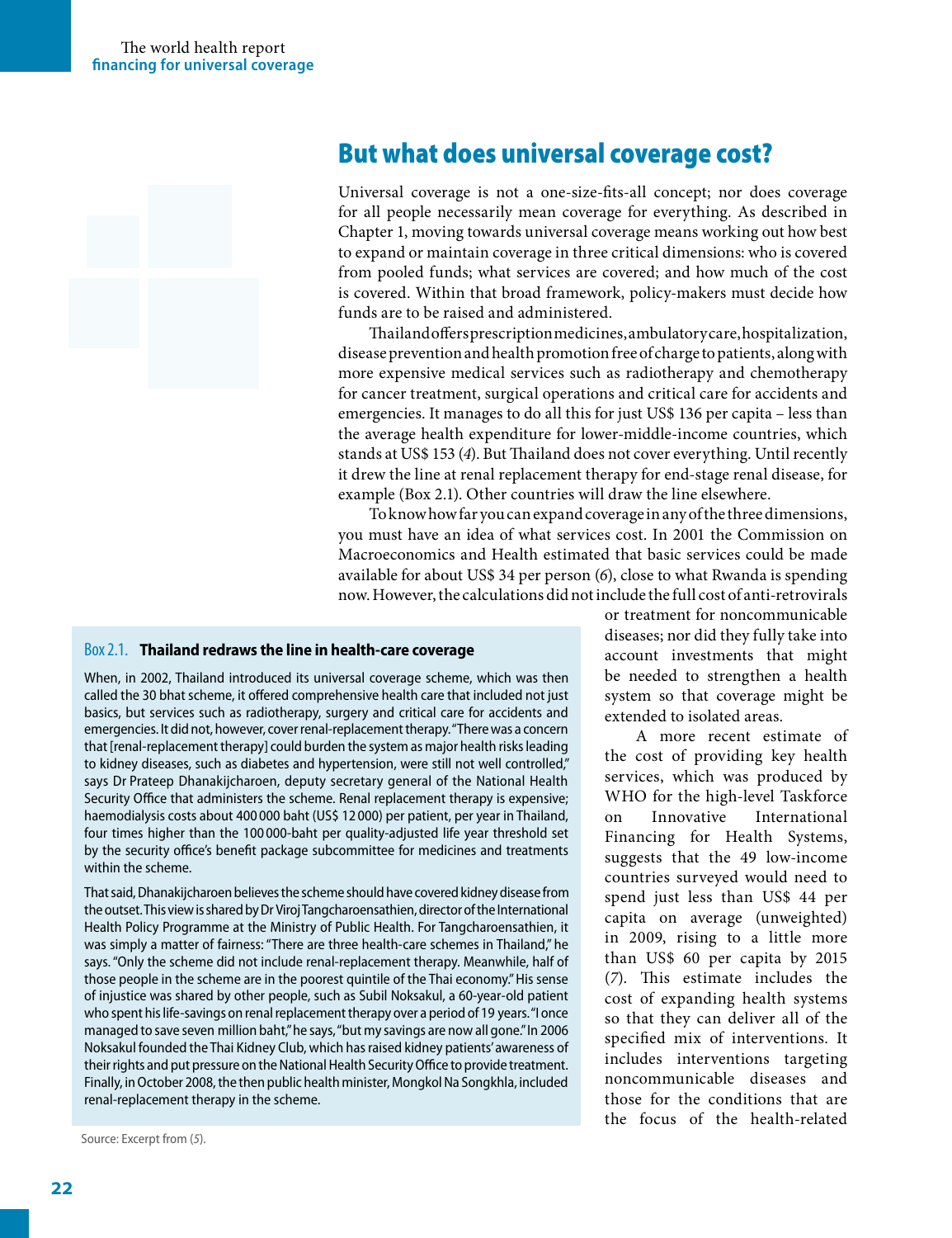Millennium Development Goals (MDGs). These figures, however, are simply an (unweighted) average across the 49 countries at the two points in time. Actual needs will vary by country: five of the countries in that study will need to spend more than US\$ 80 per capita in 2015, while six will need to spend less than US\$  $40^{\circ}$ .

This does not mean that the 31 countries spending less than US\$ 35 per person on health should abandon efforts to raise resources to move closer to universal health coverage. But they will need to tailor their expansion according to their resources. It also means that although it is within their capacity to raise additional funds domestically – as we show in the next two sections – for the immediate future they will also require external help. Even with relatively high levels of domestic growth, and national budgets that prioritize health, only eight of the 49 countries have any chance of financing the required level of services from domestic resources in 2015 (*7*).

Many richer countries will also need to raise additional funds to meet constantly evolving health demands, driven partly by ageing populations and the new medicines, procedures and technologies being developed to serve them. A key aspect of this complex issue is the diminishing workingage population in some countries. Dwindling contributions from income taxes or wage-based health insurance deductions (payroll taxes) will force policy-makers to consider alternative sources of funding.

Broadly speaking, there are three ways to raise additional funds or diversify sources of funding: the first is to make health a higher priority in existing spending, particularly in a government's budget; the second is to find new or diversified sources of domestic funding; and the third is to increase external financial support. We review these options in turn, the first two being important for countries at all stages of development, rich or poor. The chapter concludes by considering development assistance for health for low- and middle-income countries.

# Ensuring a fair share of total government spending on health

Even in countries where external assistance is important, its contribution is generally much less than the money for health collected domestically. In the low-income countries, for example, the average (unweighted) contribution from external sources in 2007 was a little less than 25% of total health expenditure, the rest coming from domestic sources (*4*). It is critical, therefore, to sustain and, where necessary, increase domestic resources for health, even in the poorest countries (*8*). This is just as important in higherincome settings.

Governments finance health improvements both directly, through investments in the health sector, and indirectly, through spending on social determinants – by reducing poverty or improving female education levels, for example. Although it captures only the direct component, the proportion of overall spending allocated to the health sector provides important insights into the value that governments place on health, something that varies greatly between countries. Fig. 2.1 shows the average share of government spending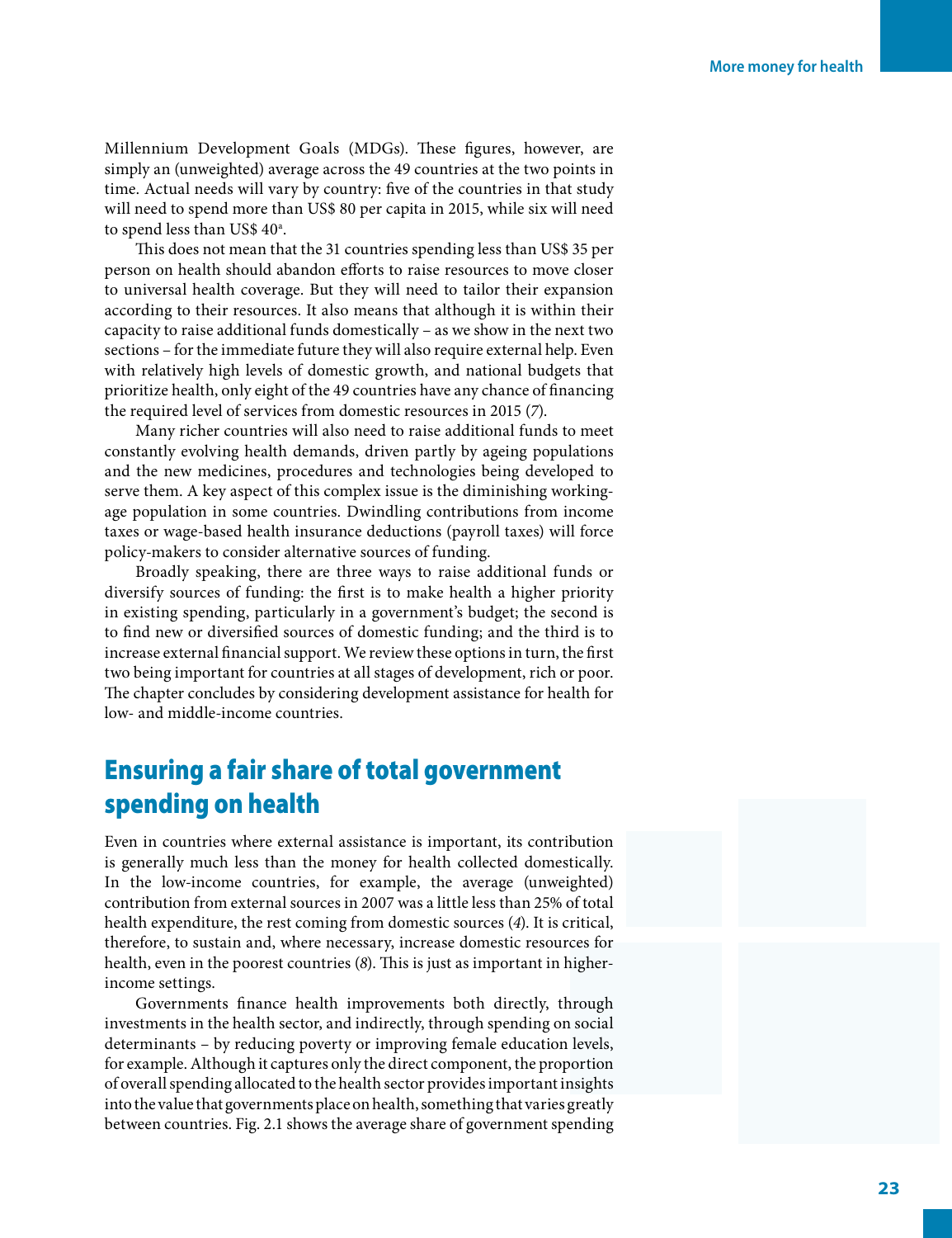



These are unweighted averages. Government health expenditure includes health spending by all government ministries and all levels of government. It also includes spending from compulsory social health insurance contributions. Source: (*4*).

on health by WHO region for the period from 2000 to 2007, the last year for which figures are available. The figures include contributions from external partners channelled through government budgets in both the numerator and denominator because few countries report them separately.

Governments in the Americas, the European and Western Pacific Regions, on average, allocate more to health than the other regions. African countries as a group are increasing their commitment to health as are those in the European<br>and Western Pacific Regions. Pacific Regions. In South-East Asia, the relative priority given to health fell in 2004– 2005, but is increasing again, while governments in the WHO Eastern

Mediterranean Region have reduced the share allocated to health since 2003.

Some of the variation across regions can be explained by differences in country wealth. Generally, health accounts for a higher proportion of total government spending as countries get richer. Chile is a good example, having increased its share of government spending on health from 11% in 1996 to 16% a decade later during a period of strong economic growth (*9*).

But a country's relative wealth is not the only factor at play. Substantial variations across countries with similar income levels indicate different levels of government commitment to health. This can be illustrated in many ways, but here we cite the WHO Regional Office for Europe, which has countries at all income levels. In Fig. 2.2, the vertical axis shows the proportion of total government spending allocated to health, and the bars on the horizontal axis represent countries in that region, ordered from lowest to highest levels of GDP per capita.

Budget allocations to health in the WHO European Region vary from a low 4% of total government spending to almost 20%. Importantly, even though the priority given to health in overall government budgets generally increases with national income, some governments choose to allocate a high proportion of their total spending to health despite relatively low levels of national income; others that are relatively rich allocate lower proportions to health.

This pattern can also be seen globally. Although government commitments to health tend to increase with higher levels of national income, some lowincome countries allocate higher proportions of total government spending to health than their high-income counterparts; 22 low-income countries across the world allocated more than 10% to health in 2007 while, on the other hand, 11 high-income countries allocated less than 10%.

While the African Region does not post the lowest result in Fig. 2.1, the relatively low level of domestic investment in health in some of its countries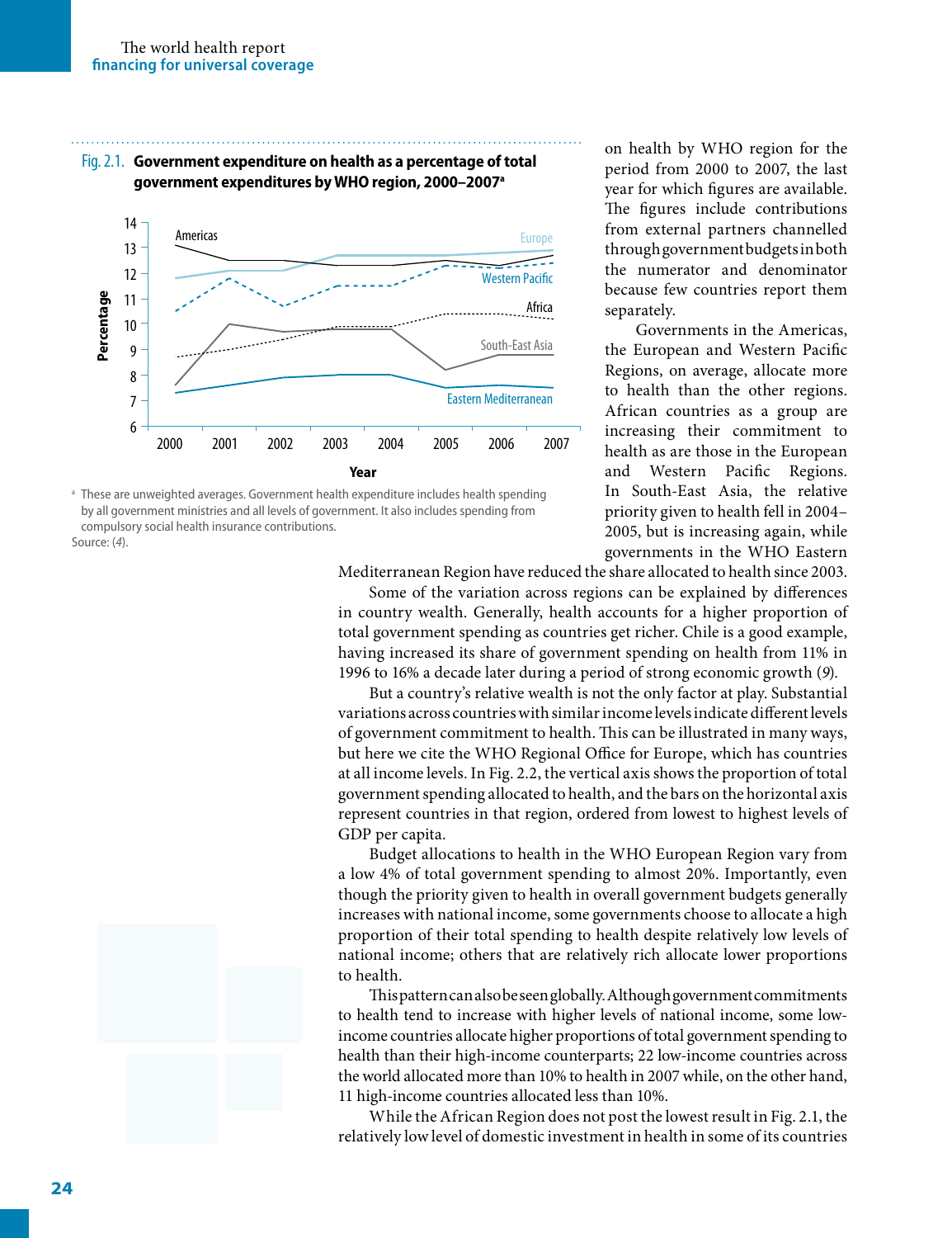is cause for concern because it is in sub-Saharan Africa that the slowest progress has been made towards the MDGs (*10*, *11*). In 2007, only three African countries – Liberia, Rwanda and the United Republic of Tanzania – had followed through on the 2001 Abuja Declaration, in which African leaders pledged to "set a target of allocating at least 15% of their annual budgets to the improvement of the health sector" (12). Disappointingly, 19 African countries in 2007 allocated a lower proportion of their total government budgets to health than they did before Abuja (*4*).

Governments have, therefore, the option to re-examine budget priorities with health in mind. Although funding needs vary with differences in costs, population age

Fig. 2.2. **The share of total government expenditure allocated to health in the WHO European Region, 2007**



Source: (*4*).

structures and patterns of disease, many governments of rich and poor countries could allocate much more to health from available resources. The gains could be substantial. Taken as a group, the low-income countries could raise (at least) an additional US\$ 15 billion dollars per year for health from domestic sources by increasing the share of health in total government spending (net of external aid inflows) to 15%. For the same countries, the increased funding for the period 2009–2015 would be about US\$ 87 billion (*7*).

There are several reasons countries do not prioritize health in their budgets, some fiscal, some political, some perhaps linked to the perception in ministries of finance that ministries of health are not efficient. In addition, the budget priority governments give to health reflects the degree to which those in power care, or are made to care, about the health of their people. Dealing with universal health coverage also means dealing with the poor and the marginalized, people who are often politically disenfranchised and lack representation.

This is why making health a key political issue is so important and why civil society, joined by eminent champions of universal coverage, can help persuade politicians to move health financing for universal coverage to the top of the political agenda (*13*). Improving efficiency and accountability may also convince ministries of finance, and increasingly donors, that more funding will be well used (we will return to this in Chapter 4).

Learning the language of economists and the type of arguments that convince them of the need for additional funding can also help ministries of health negotiate with a ministry of finance. It also helps them understand the complexities of changes in the way health is funded and then to take the opportunities that arise. For example, it is important that ministries of health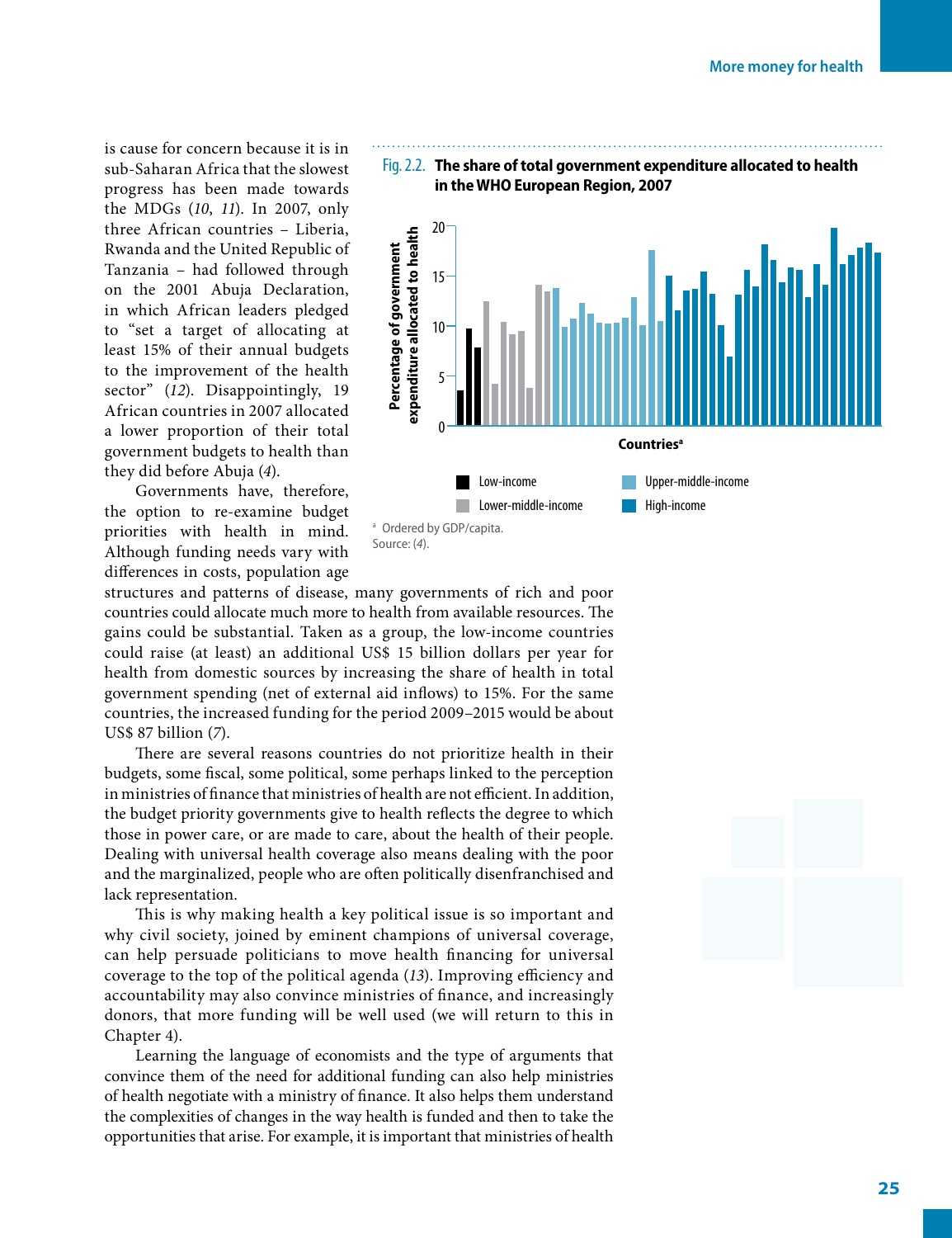keep track of negotiations between donors and ministries of finance relating to debt relief and general budget support (*14*–*16*). They need not only to understand these processes but also be able to discuss and negotiate with the minister of finance for a share of available funds.

# Diversifying domestic sources of revenue

There are two main ways to increase domestic funding for health: one is to allocate more of the existing financial resources to health, as discussed in the previous section; the other is to find new methods to raise funds or to diversify the sources.

Collecting taxes and insurance contributions more efficiently would effectively raise additional funds. Improving revenue collection is something that all countries might need to consider, though this may be problematic for many lower-income countries with large informal sectors (*17*). This does not mean, however, that it cannot be done. Though a complex and often daunting task, there have been improvements in tax collection in several settings, including countries where there is a large informal sector, Indonesia being a notable example (Box 2.2).

The type of reform undertaken by Indonesia requires investment and a level of technology and infrastructure beyond the scope of some countries. It also requires improving tax collection from corporations, not just individuals. This can again be problematic in low-income countries that host extractive industries. Low compliance by just a few large potential taxpayers can lead to considerable revenue loss.

Increasing globalization and the location of corporate assets offshore – often in tax havens –raises the potential for lost tax revenue, either through unintended legal loopholes or through the illegal use of hidden accounts by individuals. All OECD countries now accept Article 26 of the OECD

#### Box 2.2. **Indonesia increases tax revenues by encouraging compliance**

Even before the 1997–1998 Asian crisis, non-oil tax collection in Indonesia was on the decline, reaching a low of 9.6% of GDP in 2000. The tax policy regime was complicated and tax administration weak. At the end of 2001, the Directorate General of Taxation (DGT) decided to simplify the tax system and its administration. The aim was to encourage voluntary compliance, whereby taxpayers would self-assess, then pay the tax on income declared. Voluntary compliance typically makes up 90% of total tax revenue for a country and represents a line of least resistance for governments seeking to enhance tax yields. In contrast, enforced collection tends to be arduous, labour and capital intensive, and yields relatively little return.

The DGT drafted tax laws and regulations that were clear, accessible and consistently applied, and adopted a policy of zero-tolerance towards corruption. The DGT also introduced procedures to resolve disputes quickly, cheaply and impartially, and encouraged transparency by making all actions taken by the tax administration subject to public scrutiny. Performance and efficiency were improved partly by digitizing a previously paper-based process. Positive results followed, with the tax yield rising from 9.9% to 11% of non-oil GDP in the four years after implementation. The additional tax revenues meant that overall government spending could be increased; health spending rose faster than other.

Source: (*18*).

model tax convention, covering the exchange of information, and more than 360 tax information exchange agreements have been signed (*19*). It is hoped that global corporations and the financial institutions that service them will be more transparent in their dealings in the future, and that the countries hosting them will get a fairer share of tax receipts, some of which, hopefully, will go into paying for health.

But tax compliance can also be fostered when citizens believe they are getting a good deal from governments. A 2009 study concluded that while the threat of detection and punishment was a key factor in compliance, perceptions of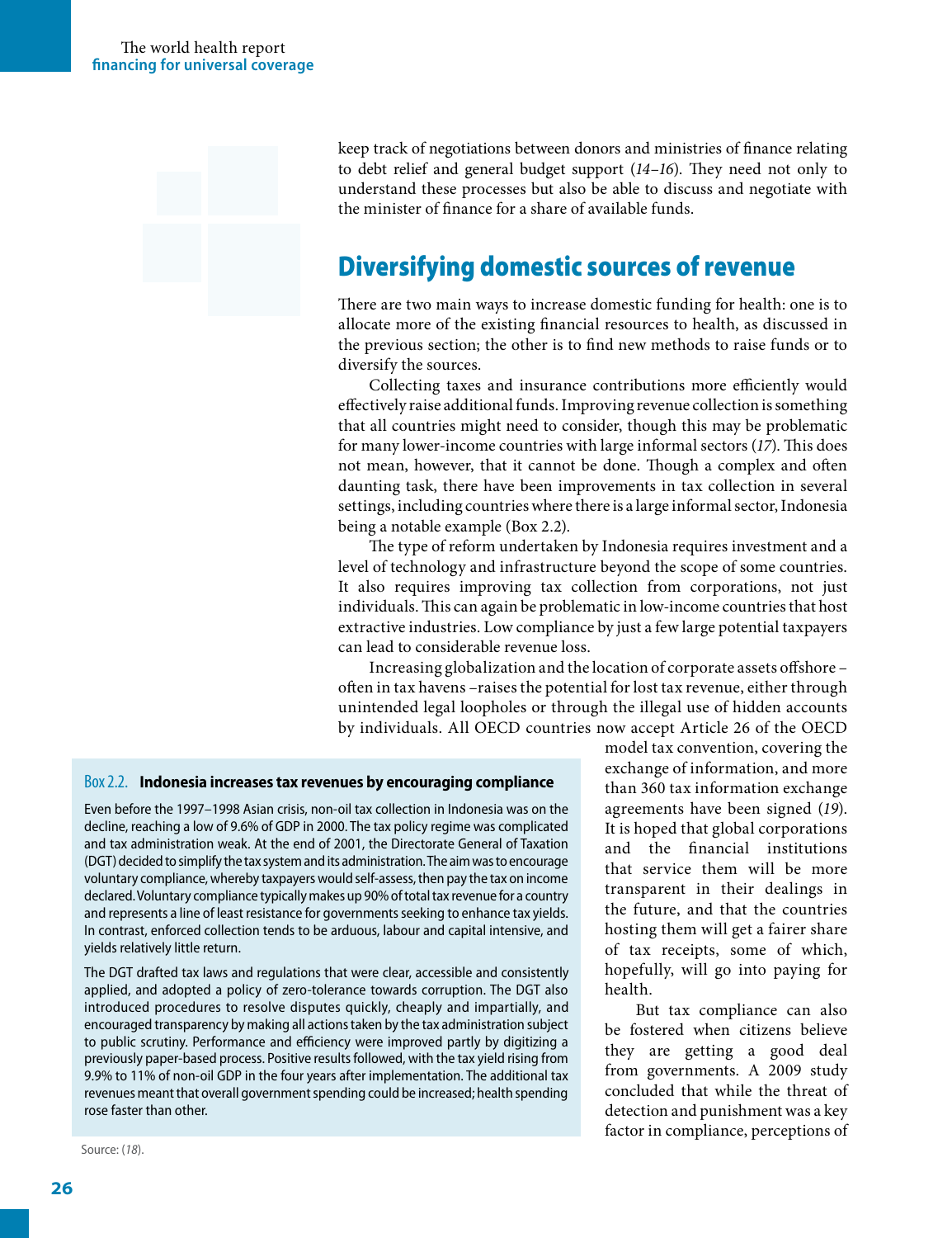the quality of governance were also important (*20*). Compliance was notably higher in Botswana, where government services were perceived to be good, and lower in some neighbouring countries where the quality of government services was perceived to be lower.

In the short-term, low-income countries with large informal economies will tend to focus on taxes that are relatively easy to collect, such as those on formal-sector employees and corporations, import or export duties of various types and value added tax (VAT) (*21*). Ghana, for example, meets 70–75% of funding needs for its National Health Insurance Scheme with general tax funding, notably through a 2.5% national health insurance levy on VAT, which stands at 12.5%. The rest of the funding comes from other public funds and development partners, while premiums, the traditional revenue source for insurance, account for only 3% of total income. The VAT-based National Health Insurance Scheme has been able to support an increase in total health expenditure through domestically generated pooled funds. At the same time it has lessened the system's dependence on direct payments such as user fees as a source of finance (*22*).

Chile, an upper-middle-income country, in 2003 also introduced a 1% increase in VAT to fund health. Even richer countries are being forced to diversify their sources of financing, away from the traditional forms of income tax and wage-based insurance deductions. An ageing population means a lower proportion of people in work and wage-based contributions no longer cover the full costs of health care. Germany, for example, has recently started to inject money from general tax revenues into the social health insurance system through a new central fund called the *Gesundheitsfond*. The French national health insurance scheme has been partly funded for 30 years by the *Contribution sociale généralisée*, which includes taxes levied on real estate and capital gains in addition to more traditional forms of revenue such as income taxes (*23*).

## Exploring sources of domestic financing for health

The international community has taken several important steps since 2000 to raise additional funding to improve health in poor countries. They are outlined briefly here because they offer ideas for countries to raise domestic funds as well.

One of the earliest steps was the air-ticket levy used to fund Unitaid, a global drug-purchase facility for HIV/AIDS, tuberculosis and malaria (*24*, *25*). It has provided almost US\$ 1 billion to date, which, when combined with more traditional development assistance, has allowed Unitaid to finance projects in 93 countries, totalling US\$ 1.3 billion since 2006 (*26*). At the same time, the buying power of Unitaid has resulted in significant falls in the prices of certain products, increasing the quantities that are available to improve health. More recently, the Millennium Foundation on Innovative Financing for Health launched a voluntary solidarity levy under the name MassiveGood, whereby individuals can complement Unitaid funding through voluntary contributions when they buy travel and tourism products (*27*, *28*).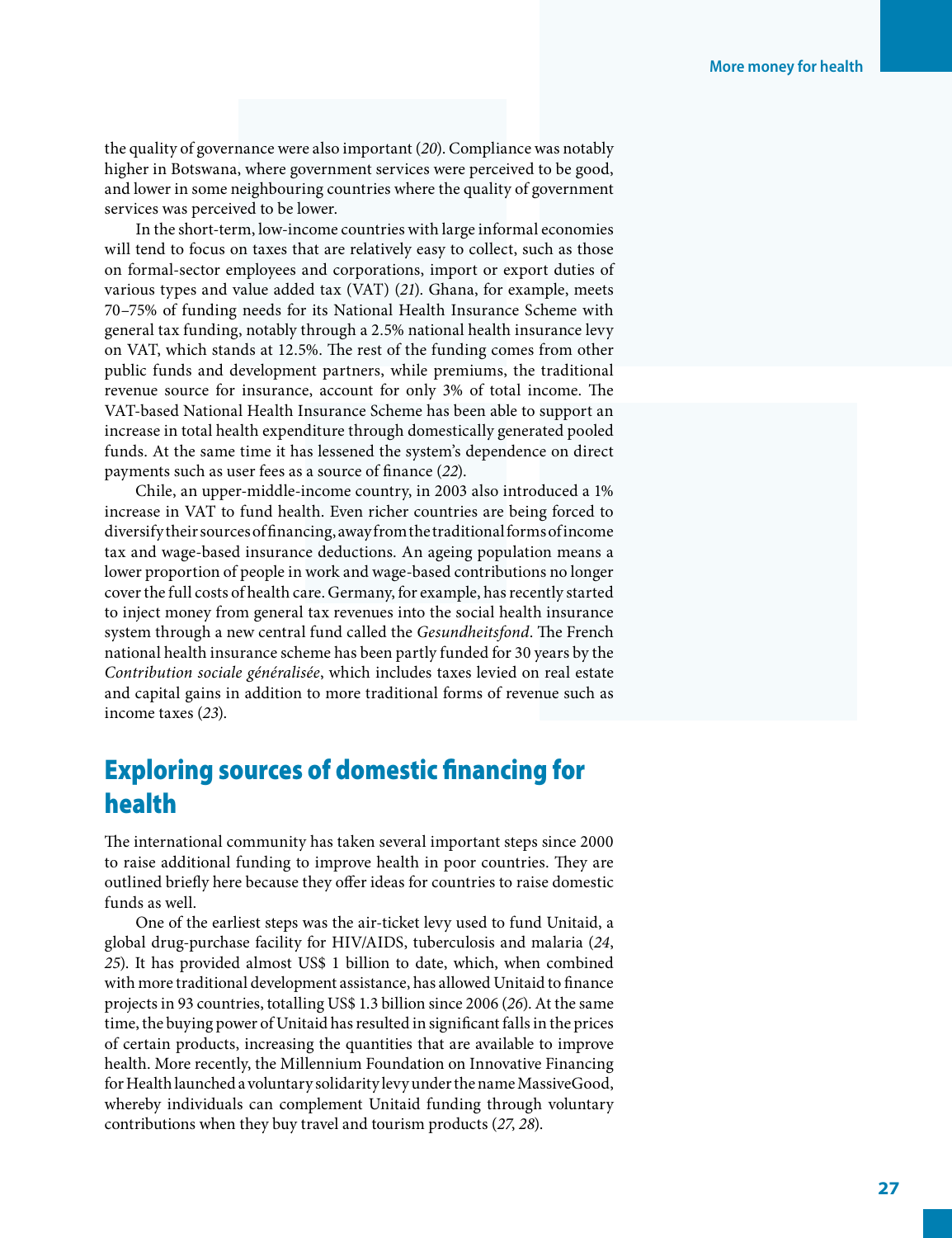The sale of bonds guaranteed by donor countries and issued on international capital markets is estimated to have raised more than US\$ 2 billion since 2006 (*29*). These funds are channelled to the International Financing Facility for Vaccines, linked to the GAVI Alliance. The governments of eight countries have pledged the funds necessary to repay these bonds when they mature, although whether this mechanism results in additional resources being raised for global health depends critically on whether the repayments are considered a part of the planned future aid disbursements or are additional to them. At the minimum, however, they allow aid to be disbursed immediately, not deferred.

More recently, the high-level Taskforce on Innovative International Financing for Health Systems reviewed a wider range of options for supplementing traditional bilateral funding for aid (*30*). The taskforce concluded that a currency transaction levy had the potential to raise the greatest amount of money globally: an annual sum in excess of US\$ 33 billion, but recommended several additional options as well (*30*, *31*).

These developments have helped pinpoint new sources of funds and maintained the momentum for increased international solidarity in health financing. However, discussions on innovative financing have so far ignored the needs of countries to find new sources of domestic funds for their own use: low- and middle-income countries that simply need to raise more and high-income countries that need to innovate in the face of changing health needs, demands and work patterns.

To help this discussion, a list of options for countries seeking to increase or diversify domestic sources of funding is provided in Table 2.1, drawing on the work cited above. Not all the options will be applicable in all settings, and the income-generating potential of those that are will also vary by country, though we do make some suggestions about the likely level of funding that could be raised at the country level. For example, even though the currency transactions levy proposed by the high-level taskforce has the potential to raise large sums of money, the financial transactions and products that it would be based on are concentrated in higher-income countries. Indeed, 10 high-income countries account for 85% of the traditional foreign exchange trade (*35*). Trading volumes are light in most low- and middle-income countries, so this specific levy may not apply to most of them. There are some exceptions: India has a significant foreign exchange market, with daily turnover of US\$ 34 billion (*35*). A currency transaction levy of 0.005% on this volume of trade might yield India about US\$ 370 million per year if it chose to implement it.

So-called solidarity taxes on specific goods and services are another promising option, offering a proven capacity to generate income, relatively low administration costs and sustainability. With political support, they can be implemented quickly. The mandatory solidarity levy on airline tickets, for example, might require 2–12 months for implementation (*30*).

Introducing mechanisms that involve taxes can be politically sensitive and will invariably be resisted by particular interest groups. A tax on foreign exchange transactions, for example, may be perceived as a brake on the banking sector or as a disincentive to exporters/importers. When Gabon introduced a tax on money transfers in 2009 to raise funds to subsidize health care for low-income groups, some people protested that it constituted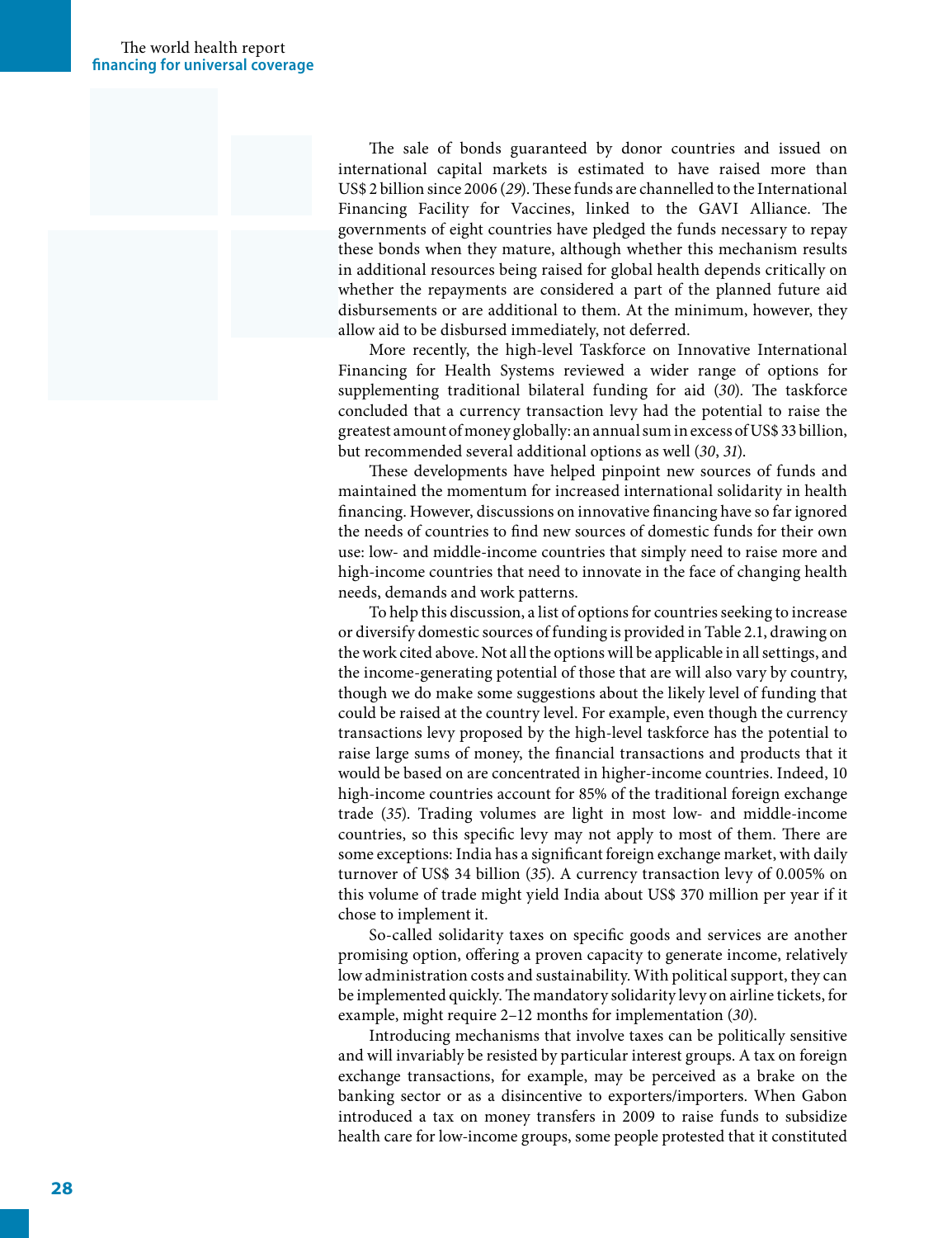Table 2.1. **Domestic options for innovative financing**

 $\ddotsc$ 

| <b>Options</b>                                                                                                                                                                                               | <b>Fund-raising</b><br>potential <sup>a</sup> | <b>Assumptions/examples</b>                                                                                                                                                                                                   | <b>Remarks</b>                                                                                                             |
|--------------------------------------------------------------------------------------------------------------------------------------------------------------------------------------------------------------|-----------------------------------------------|-------------------------------------------------------------------------------------------------------------------------------------------------------------------------------------------------------------------------------|----------------------------------------------------------------------------------------------------------------------------|
| Special levy on large and<br>profitable companies - a tax/<br>levy that is imposed on some<br>of the big economic companies<br>in the country                                                                | $$5-555$                                      | Australia has recently imposed a<br>levy on mining companies; Gabon<br>has introduced a levy on mobile<br>phone companies; Pakistan has a<br>long-standing tax on pharmaceutical<br>companies                                 | Context specific                                                                                                           |
| Levy on currency<br><b>transactions</b> – a tax on<br>foreign exchange transactions<br>in the currency markets                                                                                               | $$5-555$                                      | Some middle-income countries with<br>important currency transaction markets<br>could raise substantial new resources                                                                                                          | Might need to be coordinated<br>with other financial markets if<br>undertaken on a large scale                             |
| Diaspora bonds-<br>government bonds for sale to<br>nationals living abroad                                                                                                                                   | \$\$                                          | Lowers the cost of borrowing for the<br>country (patriotic discount); have been<br>used in India, Israel and Sri Lanka,<br>although not necessarily for health                                                                | For countries with a significant out-<br>of-country population                                                             |
| <b>Financial transaction tax</b><br>- a levy on all bank account<br>transactions or on remittance<br>transactions                                                                                            | \$\$                                          | In Brazil there was a bank tax in the<br>1990s on bank transactions, although<br>it was subsequently replaced by a tax<br>on capital flows to/from the country;<br>Gabon has implemented a levy on<br>remittance transactions | There seems to have been stronger<br>opposition from interest groups to<br>this tax than others (32)                       |
| Mobile phone voluntary<br>solidarity contribution<br>- solidarity contributions<br>would allow individuals and<br>corporations to make voluntary<br>donations via their monthly<br>mobile phone bill         | \$\$                                          | The global market for postpaid mobile<br>phone services is US\$ 750 billion, so<br>even taking 1% of that would raise a lot<br>of money; relevant to low-, middle- and<br>high-income countries (33)                          | Establishment and running costs<br>could be about 1-3% of revenues<br>(33)                                                 |
| <b>Tobacco excise tax</b> $-$ an excise<br>tax on tobacco products<br><b>Alcohol excise tax</b> $-$ an excise<br>tax on alcohol products                                                                     | \$\$                                          | These excise taxes on tobacco and<br>alcohol exist in most countries but<br>there is ample scope to raise them in<br>many without causing a fall in revenues                                                                  | Reduces tobacco and alcohol<br>consumption, which has a positive<br>public health impact                                   |
| <b>Excise tax on unhealthy food</b><br>(sugar, salt) - an excise tax<br>on unhealthy foodstuffs and<br>ingredients                                                                                           | $5 - 55$                                      | Romania is proposing to implement<br>a 20% levy on foods high in fat, salt,<br>additives and sugar (34)                                                                                                                       | Reduces consumption of harmful<br>foods and improves health                                                                |
| <b>Selling franchised products</b><br>or services $-$ similar to the<br>Global Fund's ProductRED,<br>whereby companies are<br>licensed to sell products and a<br>proportion of the profits goes<br>to health | \$                                            | Selling franchised products or services<br>from which a percentage of the profits<br>goes to health                                                                                                                           | Such a scheme could operate in<br>low- and middle-income countries<br>in ways that did not compete with<br>the Global Fund |
| <b>Tourism tax</b> – a tourism tax<br>would be levied on activities<br>linked largely to international<br>visitors                                                                                           | \$                                            | Airport departure taxes are already<br>widely accepted; a component for<br>health could be added, or levies found                                                                                                             | The gain would vary greatly<br>between countries depending on<br>the strength of their tourism sector                      |

<sup>a</sup> \$, low fund-raising potential; \$\$, medium fund-raising potential; \$\$\$, high fund-raising potential.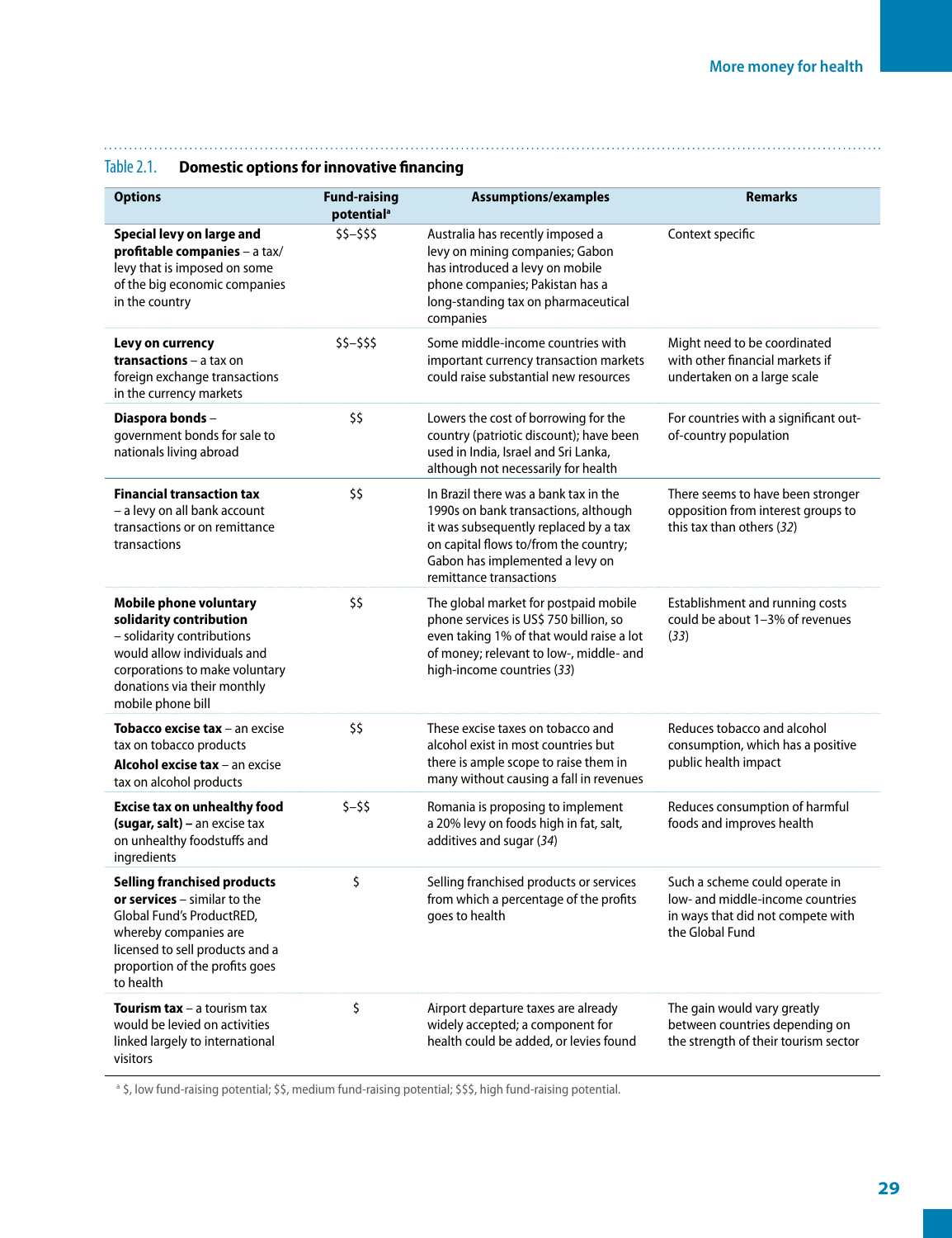#### Box 2.3. **To hypothecate or not to hypothecate?**

Hypothecated taxes, sometimes called earmarked taxes, are those designated for a particular programme or use. Examples include TV licence fees that are used to fund public broadcasting and road tolls that are used to maintain and upgrade roads. The Western Australian Health Promotion Foundation's Healthway was created in 1991 on this basis, funded initially out of an increased levy on tobacco products, while the Republic of Korea instituted a National Health Promotion Fund in 1995 funded partly from tobacco taxes (*40*). The Thai Health Promotion Fund, established in 2001, was financed with a 2% additional surcharge on tobacco and alcohol (*41*, *42*).

Ministries of health are often in favour of these taxes because they guarantee funding, particularly for health promotion and prevention. It is difficult for these activities to compete with curative services for funding, partly because they are perceived to be less urgent, and partly because they tend to yield results over the longer term, making them less attractive to politicians with an eye on the electoral cycle or to insurance funds interested in financial viability.

Ministries of finance, however, rarely endorse hypothecation because they feel that it undermines their mandate to allocate budgets. By taking decisions on spending away from government, hypothecating tax revenues can constrain the government's ability to deal with economic cycles.

In practice, hypothecating any particular form of tax – e.g. a tobacco tax – for health does not guarantee that overall government funding to health will increase. Most government revenues are essentially fungible; an increase in health funding from hypothecated taxes may be offset by a reduction in flows from the rest of the budget. So whether hypothecation leads to a net increase in funding for health, or for a particular activity, is an empirical question.

A pragmatic approach is likely to pay higher dividends for health than insisting on hypothecation. If governments can be persuaded to allocate any of the new funding sources discussed in this chapter to health, in their entirety, so much the better. If they cannot, there is still likely to be an increase in health funding because health usually gets a share of any increase in government spending. Though this increase might be lower than in the case of hypothecation, health advocates need to be sure that insisting on hypothecation does not result in a ministry of finance opposing the new tax totally, so that no new monies at all are received.

Source (*43*).



which sufficient data to make the calculations are available. Excise taxes in these countries range from 11% to 52% of the retail price of the most popular brand of cigarettes, representing a nominal range of US\$ 0.03–0.51 per pack of 20 (*37*). We estimate that a 50% increase in excise taxes would generate US\$ 1.42 billion in additional funds for these countries – quite a substantial sum. In countries like the Lao People's Democratic Republic, Madagascar and Viet Nam, the extra revenue would represent a 10% increase or more in total health expenditure, and a more than 25% increase in the government's health budget, assuming the revenue raised was fully allocated to health (Box 2.3). Viewed another way, this simple measure could raise additional funding that would more than double the current levels of external aid to health in certain countries.

There is increasing international concern about the adverse health and economic consequences of alcohol consumption, and pricing policies can be at the core of strategies to address these concerns. For example, in Moscow,

an exchange restriction. Gabon nevertheless imposed a 1.5% levy on the post-tax profits of companies that handle remittances and a 10% tax on mobile phone operators. Between them, the two taxes raised the equivalent of US\$ 30 million for health in 2009 (*36*, *37*). Similarly, the Pakistan government has been taxing the profits of pharmaceutical companies to finance part of its health spending for many years (*38*).

Meanwhile, so-called sin taxes have the advantage of raising funds and improving health at the same time by reducing consumption of harmful products such as tobacco or alcohol. Studies in 80 countries have found that the real price of tobacco, adjusted for purchasing power, fell between 1990 and 2000. Although there have been some increases since 2000, there is great scope for revenue raising in this area, as advocated by the WHO Framework Convention on Tobacco Control (*39*).

It is not possible in this report to provide estimates of how much money could be raised by each of these innovative financing mechanisms on a country-bycountry basis. But WHO has analysed the potential gains from increasing taxes on tobacco in 22 of the 49 low-income countries for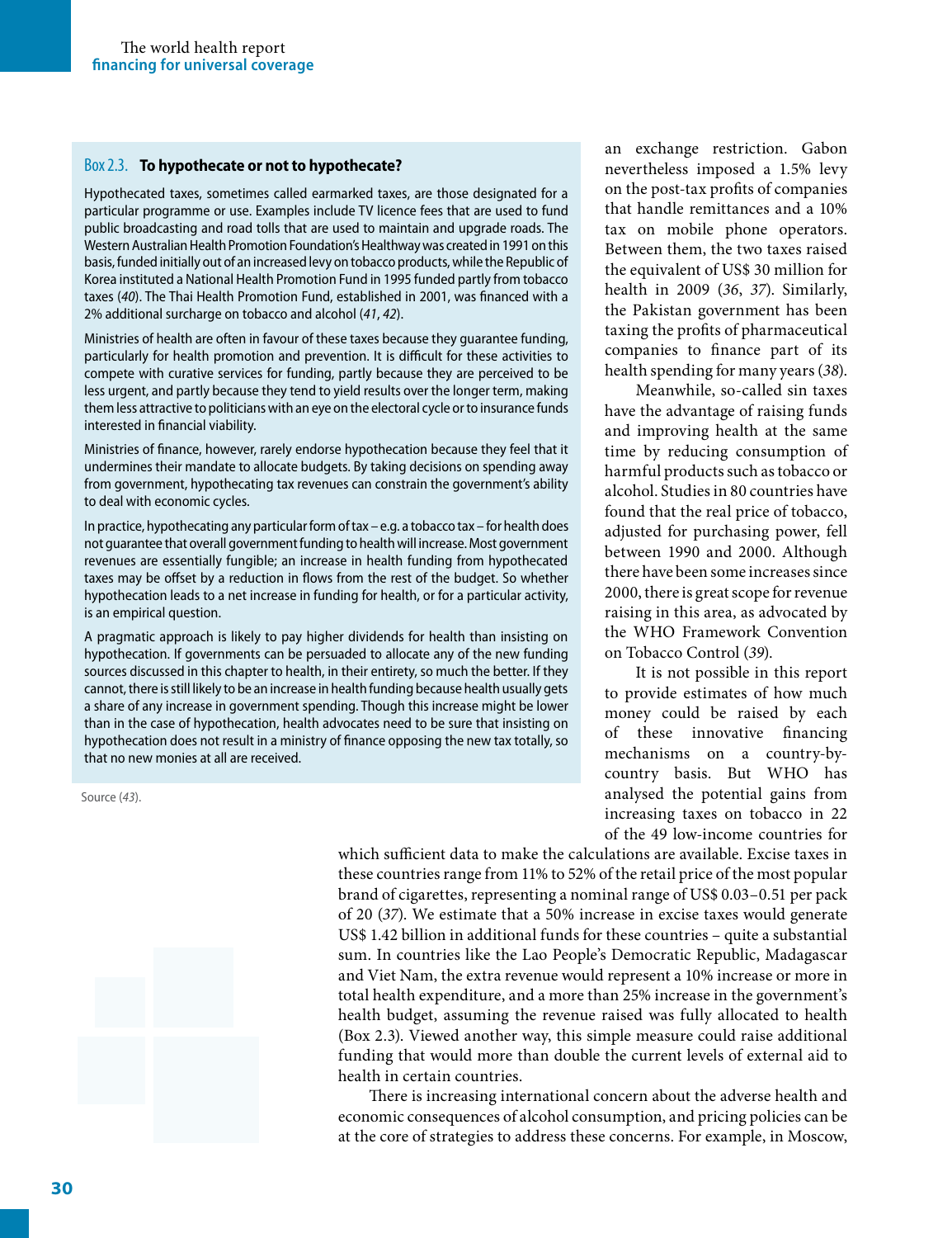alcohol prices were increased by 20% in August 1985 and another 25% the following year. The result was a dramatic fall (28.6%) in alcohol consumption over the next 18 months. Hospital admissions for alcohol-related mental and behavioural disorders and deaths from liver cirrhosis, alcohol poisoning and other violence decreased substantially. These measures ended in 1987 and in the subsequent period, when alcohol prices grew at a much slower rate than other prices, many of these positive trends were reversed (*44*).

Analysis of selected countries for which data are available on the consumption, taxation and pricing of alcoholic beverages shows that, if excise taxes were raised to at least 40% of the retail price, substantial additional revenue could be generated and the harmful effects of drinking alcohol reduced. For the 12 low-income countries in the sample, consumption levels would fall by more than 10%, while tax revenues would more than triple to a level amounting to 38% of total health spending in those countries (*37*).

These sums are not negligible. If all countries chose just one of the options described in Table 2.1 and also gave higher priority to health in government budgets, substantial additional amounts could be raised for health.

#### External financial assistance

Prior to the global economic downturn that started late in 2008, development assistance for health from richer to poorer countries was increasing at a robust rate. Low-income countries saw funding from external sources rise on average from 16.5% of their total health expenditures in 2000 to 24.8% in 2007 (*4*). According to the databases maintained by the OECD's development assistance committee, government commitments for health reported by bilateral donors jumped from about US\$ 4 billion in 1995 to US\$ 17 billion in 2007 and US\$ 20 billion in 2008 $^{\circ}$ .

This may represent a significant underestimate given that the committee database does not capture all contributions from non-OECD governments, such as China, India and some Middle-Eastern countries; reports data for only a limited number of multilateral institutions; and does not collate funds provided by key private players in the health domain such as the Bill & Melinda Gates Foundation, other private foundations, and nongovernmental organizations. A recent study suggested that the combined contribution from all these sources might have been about US\$ 21.8 billion, almost US\$ 5 billion greater than reported to the OECD in 2007 (*45*).

However, in at least four key ways, the outlook for aid-recipient countries is less positive than these numbers might suggest.

First, despite the increase in external support, total health expenditures remain pitifully low – insufficient to ensure universal access to even a basic set of health services in many countries. We reported earlier that only eight of the 49 low-income countries included in the analysis for the high-level taskforce had any prospect of raising all of the resources required to meet the health goals of the Millennium Declaration from domestic sources by 2015. The other countries would require additional inputs from external sources ranging from US\$ 2 to US\$ 41 per capita in 2015.

Second, even though external funding has increased substantially, about half of the countries reporting their development assistance disbursements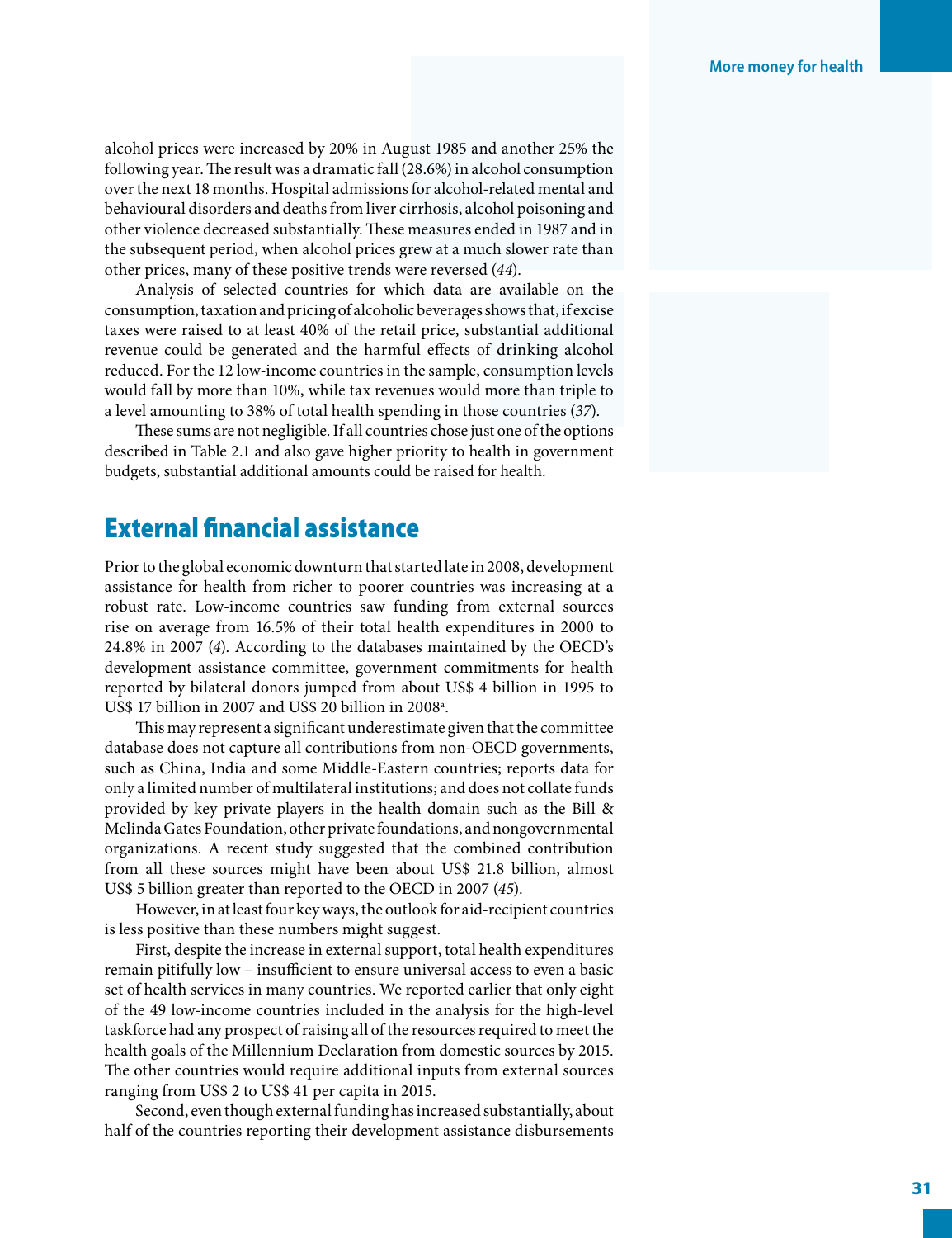to OECD are on track to meet the targets they have committed to internationally (for overall development, including health) (*46*). The other countries are failing to meet their pledges, some by a long way. Slow progress towards fulfilling these commitments comes at a huge human cost; three million additional lives could be saved before 2015 if all donors met their promises (*7*).

Third, the development assistance for health numbers reported above represent commitments; actual disbursements are lower. In addition, some of the funds that donors report as disbursed do not arrive in recipient countries for them to spend. A sometimes considerable proportion of aid is devoted to so-called technical cooperation. This was the case between 2002 and 2006, for example, when the committee database reported that more than 40% of health official development assistance (ODA)<sup>b</sup> was absorbed by technical support, often funding nationals of the donor country to provide assistance or training to recipient countries (*47*). While technical support might be useful, reported disbursements overstate the availability of funds that recipient countries can use to improve health locally.

Finally, concerns have also been expressed recently that some of the aid arriving in countries is subject to spending constraints. Macroeconomic and monetary targets set for inflation and the level of foreign exchange reserves are based on a concept of prudent macroeconomic management. Some say this prevents the disbursed aid being fully exploited because a portion of the aid that arrives in the country is believed to be withheld from circulation to avoid inflation, or is used to build up foreign exchange reserves (*48*–*50*).

There is currently vigorous debate about whether the targets for inflation and foreign exchange reserves set in countries are too stringent and restrict them from spending the aid that donors provide for health and development (*39*, *51*, *52*). Moreover, it is not yet clear how much additional spending might become available if macroeconomic targets were relaxed; recent work suggests that the additional spending would probably be small when compared with the extra funds that would flow from governments giving a higher priority to health when allocating their own budgets (*53*).

Re-examining the targets for macroeconomic prudence is, perhaps, one option for increasing the amount of aid that can be spent. Deficit spending is another. Countries can either borrow so that they can spend now, or perform what has been recently called quantitative easing – printing money to finance current spending. Neither is a viable long-term strategy because debt incurred now will have to be paid back, while printing money will increase inflationary pressures at some point.

A more sustainable option is for external partners to reduce the volatility of their aid flows. This would, at a minimum, allow government budget ceilings in health to be relaxed and more aid could be used to improve health. A more ambitious agenda has recently been proposed whereby donor and recipient countries would review the entire aid architecture and its governance (*54*, *55*). The objective would be to move away from viewing aid as a charity, at the total discretion of donors, towards a system of mutual global responsibility that would enable more predictable, probably larger flows of funding to populations that need it.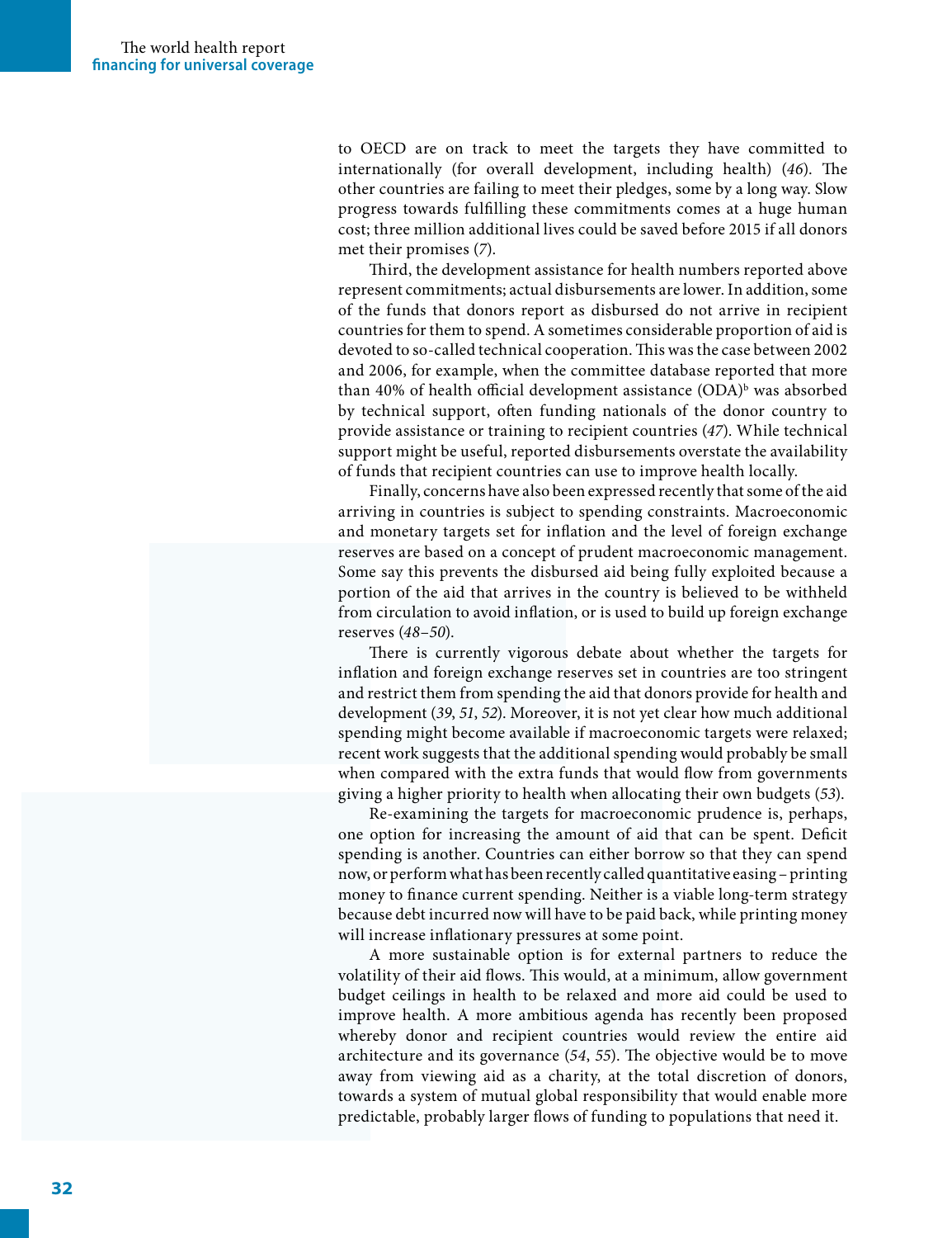# Effect of economic downturn on development assistance

Precisely what effect the financial and economic downturn that started in 2008 will have on development assistance for health is still unclear. However, there are concerns that the downturn may act as a brake at time when there is growing global acceptance that external financial support for health needs to rise.

Overall bilateral development assistance tends to reflect economic growth in the donor country. This does not always hold true for development assistance for health, which in some recent economic crises has been insulated, despite overall development assistance falling (*56*). However, many governments that have traditionally been major bilateral contributors of development assistance for health are now burdened with considerably more debt than they carried in past downturns, much of it incurred to soften the effects of the economic crisis and stimulate growth in their own countries. Some of those governments are now trying to reduce their debt with spending cuts.

The OECD reports that while some donors are promising to maintain their commitments to ODA for 2010, some large donors have already reduced or postponed their pledges (*46*). Overall ODA is still expected to grow in 2010 but at a lower rate than initially forecast. This is not good news, and it is to be hoped that the major donors will not only maintain their current levels of assistance to poorer countries but also increase them to the extent necessary to fulfil their international aid promises. Similarly, it is hoped that they will not respond to high levels of government indebtedness by cutting domestic health services in their own countries.

Even before the current global economic downturn, there was cause for concern about the way health aid funding moves around the globe. The channelling of aid into high-profile health initiatives while others are neglected is one such concern. Between 2002 and 2006, financial commitments to low-income countries focused on MDG 6 (combat HIV/ AIDS, malaria and other diseases, including tuberculosis), which accounted for 46.8% of total external assistance for health. It has been estimated that this left only US\$ 2.25 per capita per year for everything else – child and maternal health (MDGs 4 and 5), nutrition (MDG 1), noncommunicable diseases and strengthening health systems (*47*). The money required to strengthen health systems alone exceeds this figure – US\$ 2.80 per capita is needed each year to train additional health workers, and this amount does not even include the funding necessary to pay their salaries (*57*).

The picture is less bleak if we take into account recent efforts by the GAVI Alliance and the Global Fund to Fight AIDS, Tuberculosis and Malaria to support health systems development and capacity-building. Nevertheless, diseases outside these headline issues continue to be neglected by donors, as do health systems issues such as management, logistics, procurement, infrastructure and workforce development (*58*).

The imbalance in aid allocation is apparent also when broken down by country; some countries are particularly well funded while others receive

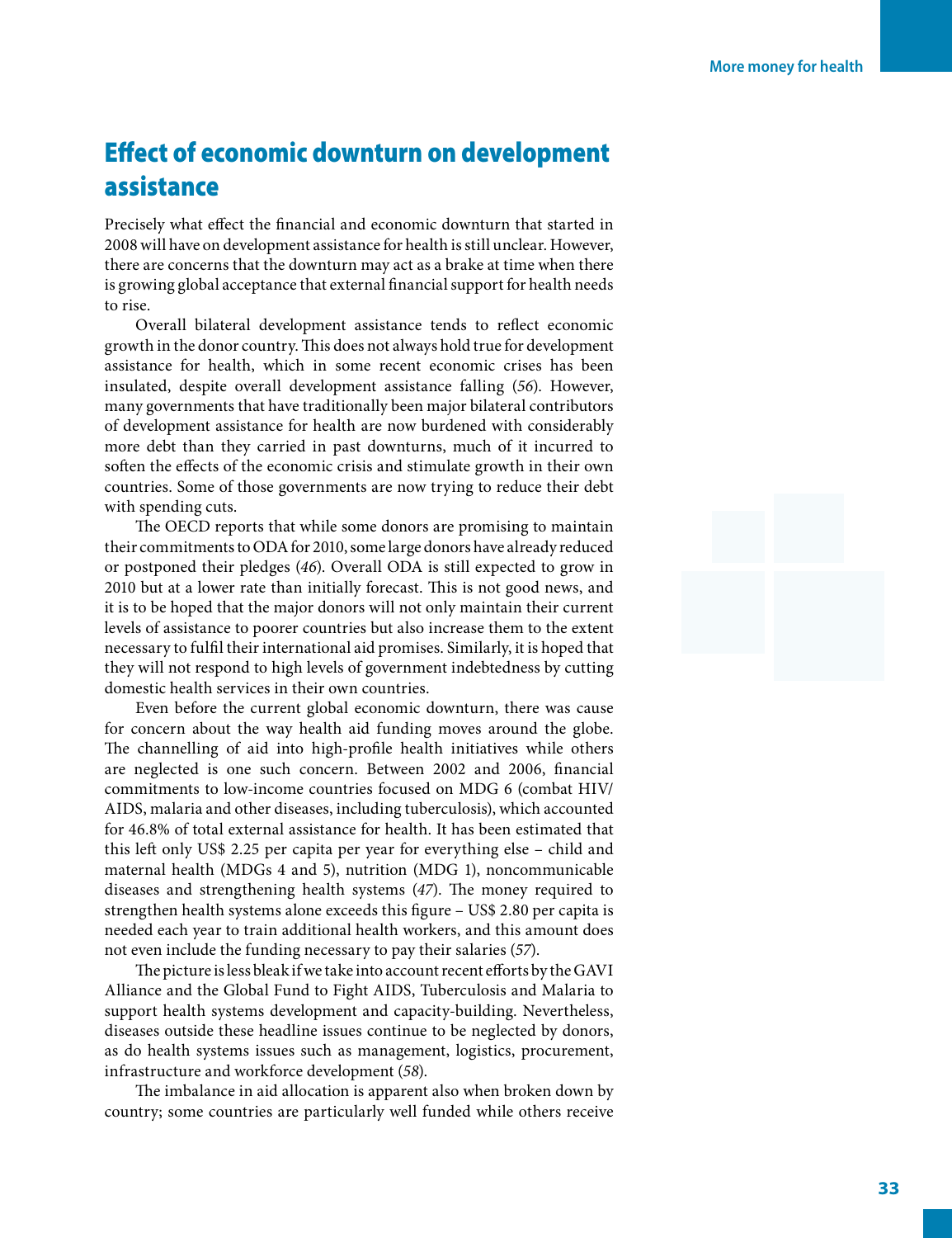virtually nothing. Fig. 2.3 shows that the recipient countries receiving more than US\$ 20 per capita in external assistance for health in 2007 were middleincome countries, while the bulk of the low-income countries received less than US\$ 5 per capita. Many of the poorest countries receive substantially less development assistance for health than their much richer neighbours. For example, Namibia, a lower-middle-income country, received about US\$ 34 per capita for health in 2007, compared with US\$ 10 in Mozambique, US\$ 4.40 in the Democratic Republic of the Congo and US\$ 2.80 in the Republic of Guinea (*4*). It would appear that many other factors, in addition to need, determine aid allocations.

The high-level taskforce suggested that the focus of many external partners on a few high-profile programmes and countries ran counter to the spirit of the 2005 Paris Declaration on Aid Effectiveness, which seeks to enable recipient countries to formulate and execute their own national plans according to their own national priorities (*59*). In its report, the taskforce called for a shift away from "international financing mechanisms that build on project applications approved in a development partner's global headquarters or capital" (*60*). What is required is a refocusing on agreed financial contributions to national health plans rather than a continuation of project-based aid. We are yet to see the impact of these ideals reflected in official figures. According to a study prepared for the Norwegian Agency for Development Cooperation, between 2002 and 2007 the number of healthrelated projects, rather than falling, doubled to 20 000. Most of these were small, with an average disbursement of only US\$ 550 000 (*61*). The need to manage, monitor and report on a multitude of small projects imposes high transaction costs on the recipient country.





<sup>&</sup>lt;sup>a</sup> Excluding small island states.

Source: World Health Organization national health accounts series (*4*).

The Paris Declaration also emphasized that funding should be predictable and long-term. When countries cannot rely on steady funding – in Burkina Faso, per capita development assistance for health fluctuated from US\$ 4 to US\$ 10 and back down to US\$ 8 between 2003 and 2006 – it is virtually impossible to plan for the future. A few low-income countries have two thirds of their total health expenditure funded by external resources, making the predictability of aid flows a critical concern for them (*4*, *62*).

Some development partners are already starting to depart from traditional short-term ODA commitments in the way they structure their contributions. European Union MDG contracts are an example, offering flexible,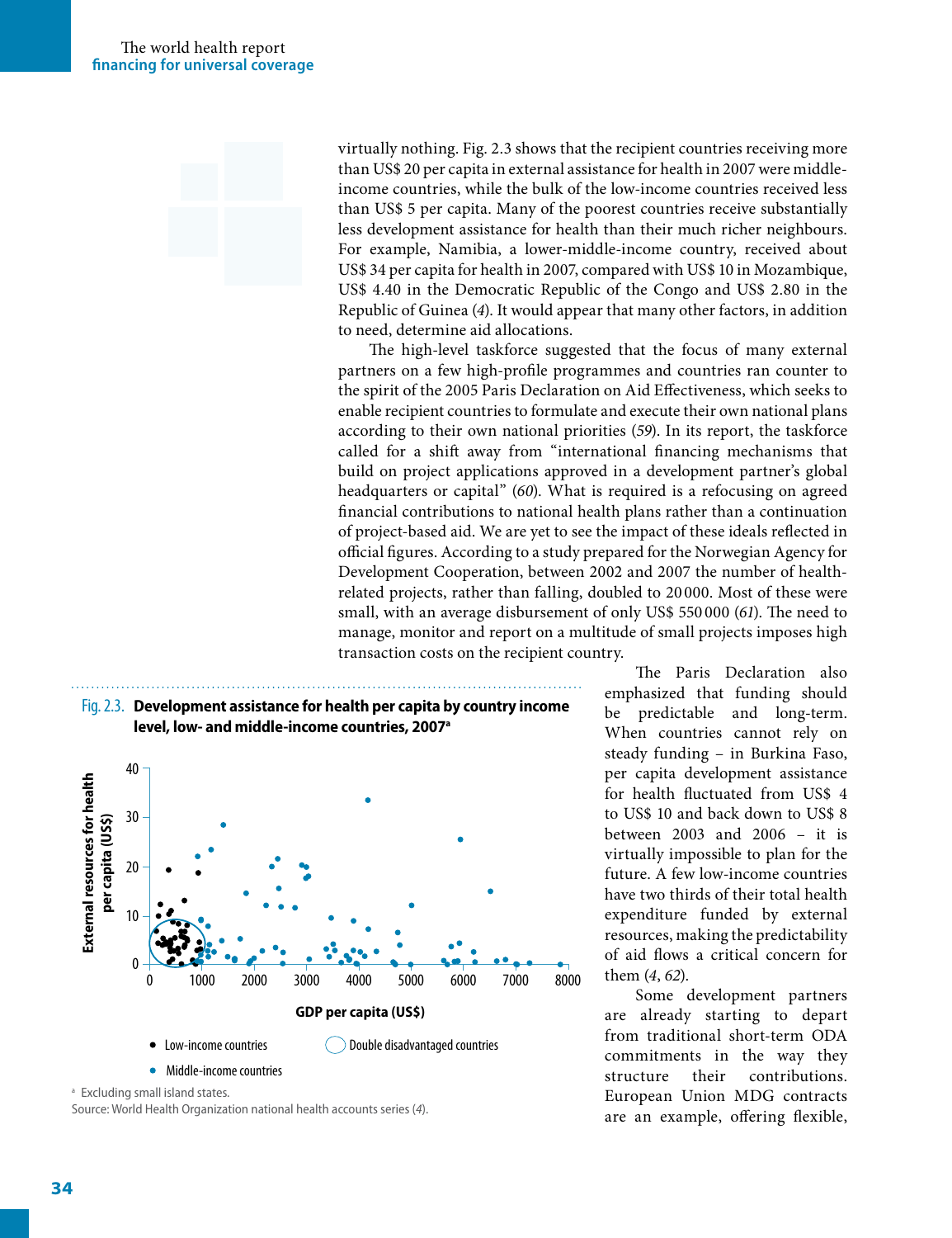performance-based budget support over a period of six years. Not everyone likes this kind of commitment because it ties up future aid budgets. That said, in the Accra Agenda for Action of 2008, OECD development assistance committee donors committed to providing recipient countries with information on their "rolling three- to five-year expenditure and/ or implementation plans" – the beginning perhaps of longer-term commitments (*59*).

### Conclusion

Countries need to adapt their financing systems continually to raise sufficient funds for their health systems. Many high-income countries are facing a decline in the proportion of their working-age population and having to consider alternatives to traditional sources of revenue in the form of income taxes and health insurance contributions from workers and their employers. In many lower-income countries, more people work in the informal than the formal sector, making it difficult to collect income taxes and wage-based health insurance contributions.

There are several options for raising additional funds for health, a list of which is provided in Table 2.1. Not all will apply to all countries, and the income-generating potential and political feasibility of those that do will vary by country. In some cases, however, the additional income to be derived from any one or more of these options could be substantial, possibly much more than current aid inflows. These innovative and additional mechanisms are not, however, the only option. Many governments, in rich and poor countries, still give a relatively low priority to health when allocating funds. It is important, therefore, to better equip the ministries of health to negotiate with ministries of finance and planning, as well as with international financial institutions. But the message of this chapter is that every country could do more domestically to raise additional funds for health.

Innovative financing should not be seen, however, as a substitute for ODA flows from donor nations. Calls for recipient countries to use external funds more transparently and efficiently are understandable. But such concerns should not stop richer countries keeping the promises they have made in Paris and Accra. Collective action that has led to the International Financing Facility for Immunization and to the Millennium Foundation has been invaluable in financing global public goods for health, but there is no need for countries to wait for more global collaboration before acting. If the governments of donor countries kept their current international aid promises, allocating funds in ways that supported country-led national health plans, the international community would already be well advanced towards meeting the 2015 MDGs. If, in addition, each donor country adopted just one of the innovative options described here and used the revenue to supplement ODA, they would be laying the foundations for sustained movement towards universal health coverage and improved health into the future.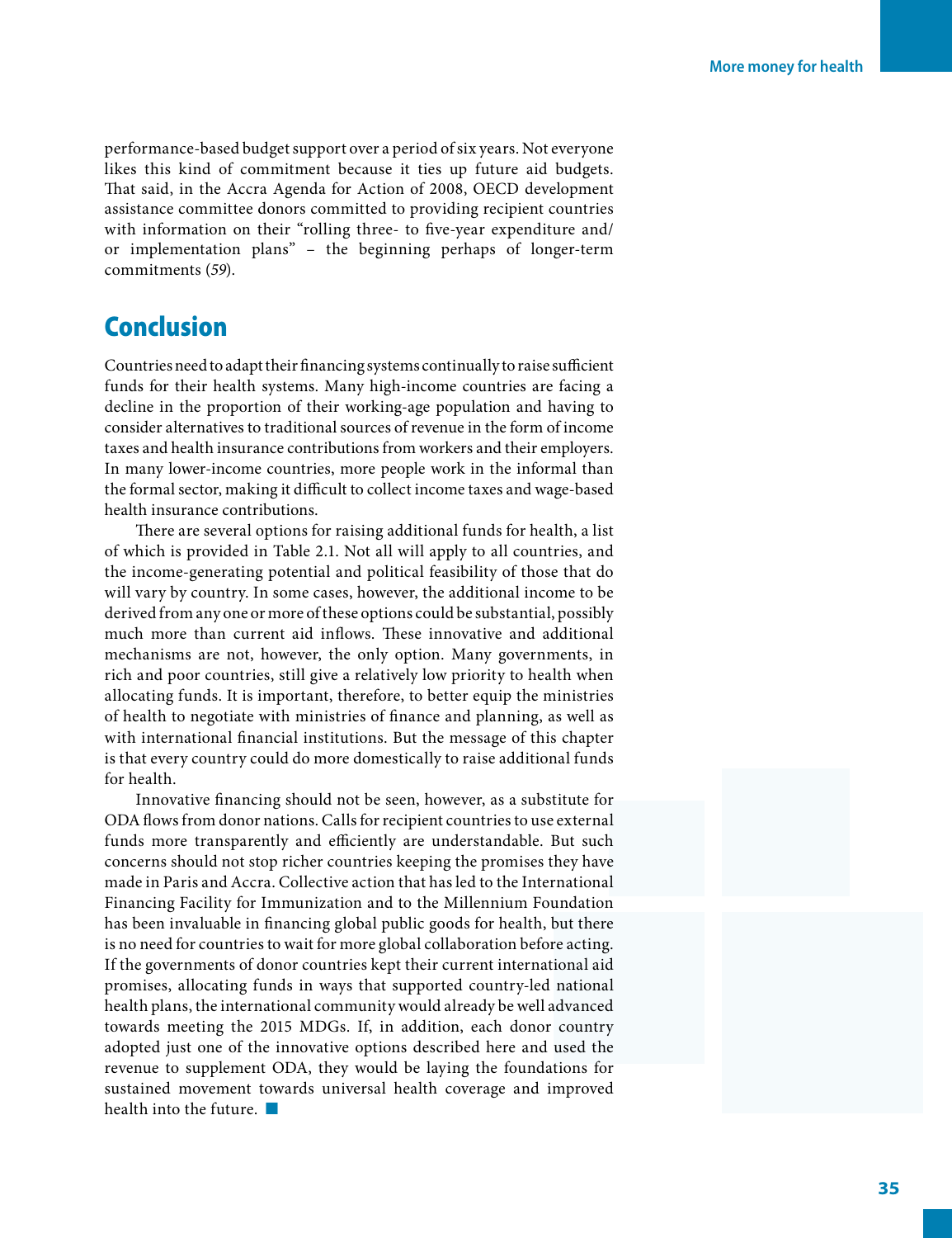#### **References**

- 1. *NICE draft recommendation on the use of drugs for renal cancer*. National Institute for Health and Clinical Excellence, 2009 (http://www.nice.org.uk/newsroom/pressreleases/pressreleasearchive/PressReleases2009.jsp?domedia =1&mid=42007069-19B9-E0B5-D429BEDD12DFE74E, accessed 3 April 2010).
- 2. Kidney cancer patients denied life-saving drugs by NHS rationing body NICE. *Daily Mail,* 29 April 2009 (http:// www.dailymail.co.uk/health/article-1174592/Kidney-cancer-patients-denied-life-saving-drugs-NHS-rationingbody-NICE.html, accessed 3 April 2010).
- 3. *NICE issues guidance on the use of other treatment options for renal cancer*. National Institute for Health and Clinical Excellence, 2009 (http://www.nice.org.uk/newsroom/pressreleases/pressreleasearchive/PressReleases2009. jsp?domedia=1&mid=4BAE772C-19B9-E0B5-D449E739CDCD7772, accessed 7 July 2010).
- 4. National Health Accounts [online database]. Geneva, World Health Organization (http://www.who.int/nha, accessed 4 May 2010).
- 5.. Treerutkuarkul A, Treerutkuarkul A. Thailand: health care for all, at a price. *Bulletin of the World Health Organization*, 2010,88:84-85. doi:10.2471/BLT.10.010210 PMID:20428360
- 6. *Macroeconomics and health: investing in health for economic development*. Geneva, World Health Organization, 2001.
- 7. *Constraints to scaling up the health Millennium Development Goals: costing and financial gap analysis.* Geneva, World Health Organization, 2010 (Background document for the Taskforce on Innovative International Financing for Health Systems; http://www.internationalhealthpartnership.net//CMS\_files/documents/working\_group\_1\_ technical\_background\_report\_(world\_health\_organization)\_EN.pdf, accessed 6 July 2010).
- 8. Durairaj V. *Fiscal space for health in resource-poor countries*. World health report 2010 background paper, no. 41 (http://www.who.int/healthsystems/topics/financing/healthreport/whr\_background/en).
- 9. Missoni E, Solimano G. *Towards universal health coverage: the Chilean experience.* World health report 2010 background paper, no. 4 (http://www.who.int/healthsystems/topics/financing/healthreport/whr\_background/en).
- 10. *Technical briefing on Millennium Development Goals.* Geneva, World Health Organization, 2010 (http://www.who. int/entity/gho/mdg/MDG\_WHA2010.pdf, accessed 7 July 2010).
- 11. *World health statistics 2010.* Geneva, World Health Organization, 2010.
- 12. African Summit on HIV/AIDS, tuberculosis and other related infectious diseases. *Abuja Declaration on HIV/AIDS, Tuberculosis and Other Related Infectious Diseases, 24–27 April 2001.* Organisation of African Unity, 2001 (OAU/SPS/ ABUJA/3).
- 13. Wibulpolprasert S, Thaiprayoon S. Thailand: good practice in expanding health care coverage. Lessons from reforms in a country in transition. In: Gottret P, Schieber GJ, Waters HR, eds. *Lessons from reforms in low- and middleincome countries. Good practices in health financing*. Washington, DC, The World Bank, 2008:355–384.
- 14. James CD, Dodd R, Nguyen K. *External aid and health spending in Viet Nam: additional or fungible?* World health report 2010 background paper, no. 40 (http://www.who.int/healthsystems/topics/financing/healthreport/whr\_ background/en).
- 15. Fernandes Antunes AF et al. *General budget support has it benefited the health sector?* World health report 2010 background paper, no. 14 (http://www.who.int/healthsystems/topics/financing/healthreport/whr\_background/en).
- 16. Kaddar M, Furrer E. Are current debt relief initiatives an option for scaling up health financing in beneficiary countries? *Bulletin of the World Health Organization*, 2008,86:877-883. doi:10.2471/BLT.08.053686 PMID:19030694
- 17. Gordon R, Li W. Tax structures in developing countries: many puzzles and a possible explanation. *Journal of Public Economics*, 2009,93:855-866. doi:10.1016/j.jpubeco.2009.04.001
- 18. Brondolo J et al. *Tax administration reform and fiscal adjustment: the case of Indonesia (2001–07).* Washington, DC, International Monetary Fund, 2008 (IMF Working Paper WP/08/129; http://www.imf.org/external/pubs/ft/ wp/2008/wp08129.pdf, accessed 09 July, 2010).
- 19. *Promoting transparency and exchange of information for tax purposes*. Paris, Organisation for Economic Co-operation and Development, 2010 (http://www.oecd.org/dataoecd/32/45/43757434.pdf, accessed 7 July 2010).
- 20. Cummings RG et al. Tax morale affects tax compliance: evidence from surveys and an artefactual field experiment. *Journal of Economic Behavior & Organization*, 2009,70:447-457. doi:10.1016/j.jebo.2008.02.010
- 21. Tsounta E. *Universal health care 101: lessons for the Eastern Caribbean and beyond*. Washington, DC, International Monetary Fund, 2009 (IMF Working Paper WP/09/61; http://www.imf.org/external/pubs/ft/wp/2009/wp0961.pdf, accessed 5 July 2010).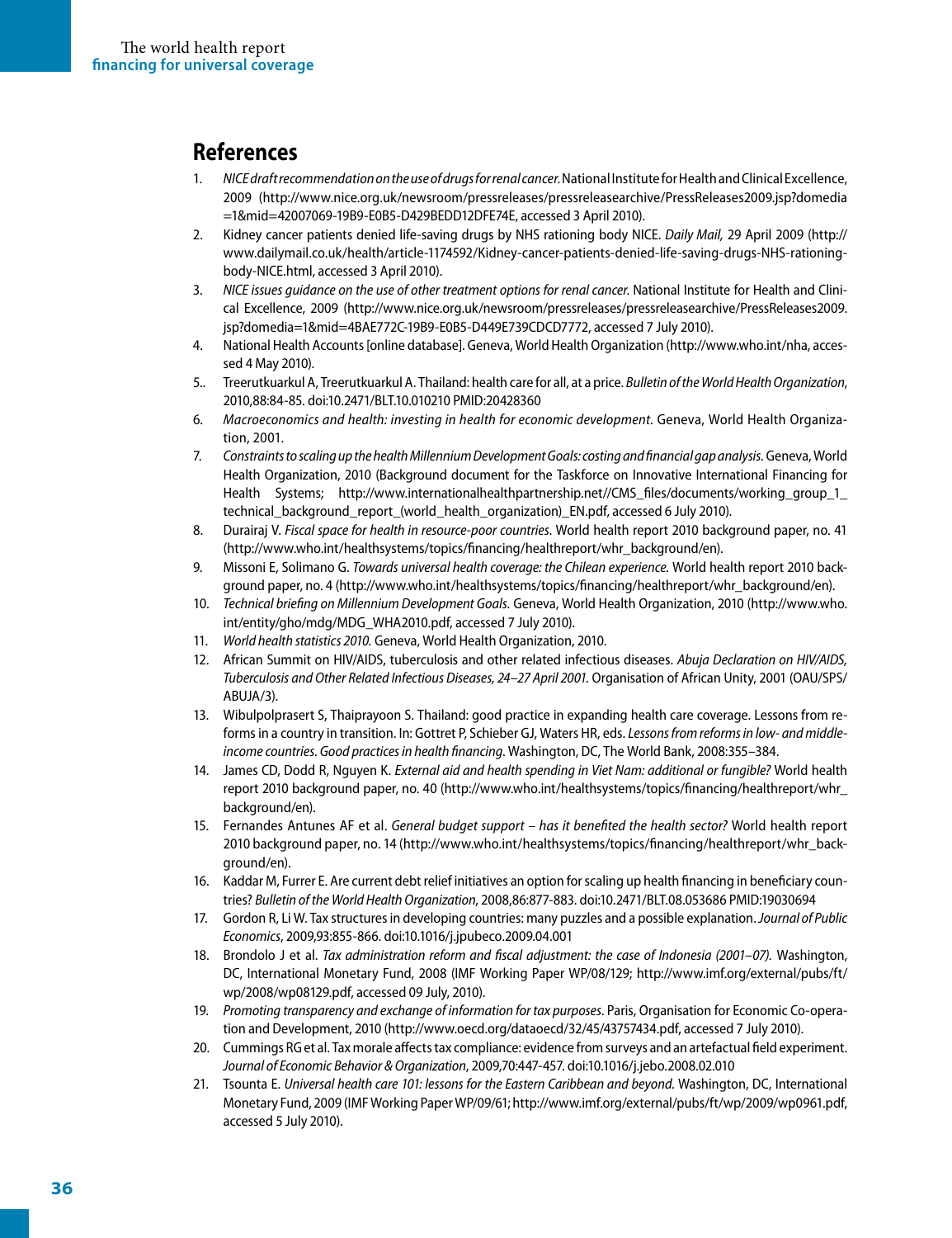- 22. Witter S, Garshong B. Something old or something new? Social health insurance in Ghana. *BMC International Health and Human Rights*, 2009,9:20- doi:10.1186/1472-698X-9-20 PMID:19715583
- 23. Wanert S. *Aspects organisationnels du système de financement de la santé Français avec une attention générale pour la Réforme de l'Assurance Maladie Obligatoire du 13 août 2004*. Geneva, World Health Organization, 2009 (Health Systems Financing Discussion Paper No. 5, HSS/HSF/DP.F.09.5; http://www.who.int/health\_financing/documents/ cov-dp\_f\_09\_05-org\_fra-e/en/index.html, accessed 6 July 2010).
- 24. Unitaid, 2010 (http://www.unitaid.eu/en/UNITAID-Mission.html, accessed 1 June 2010).
- 25. Fryatt R, Mills A, Nordstrom A. Financing of health systems to achieve the health Millennium Development Goals in low-income countries. *Lancet*, 2010,375:419-426. doi:10.1016/S0140-6736(09)61833-X PMID:20113826
- 26. *Questions and answers*. Unitaid (http://www.unitaid.eu/images/NewWeb/documents/en\_qa\_finalrevised\_ mar10.pdf, accessed 7 July 2010).
- 27. Le Gargasson J-B, Salomé B. *The role of innovative financing mechanisms for health.* World health report 2010 background paper, no.12 (http://www.who.int/healthsystems/topics/financing/healthreport/whr\_background/en).
- 28. *MassiveGood*. Millenium Foundation (http://www.massivegood.org/en\_US/the-project, accessed 7 July 2010).
- 29. International Financing Facility for Immunization (IFFIm) (http://www.iff-immunisation.org, accessed 3 May 2010).
- 30. *Raising and channeling funds: Working Group 2 report*. Taskforce on Innovative International Financing for Health Systems, 2009 (http://www.internationalhealthpartnership.net//CMS\_files/documents/working\_group\_2\_report: raising and channeling funds EN.pdf, accessed 6 July 2010).
- 31. *Currency transaction levy.* Taskforce on Innovative International Financing for Health Systems (http://www.internationalhealthpartnership.net//CMS\_files/documents/factsheet\_-\_currency\_transaction\_levy\_EN.pdf, accessed 6 June 2010).
- 32. Honohan P, Yoder S. *Financial transactions tax panacea, threat, or damp squib?* Washington, DC, The World Bank, 2010 (Policy Research Working Paper No. 5230; http://www-wds.worldbank.org/external/default/WDSContent-Server/IW3P/IB/2010/03/02/000158349\_20100302153508/Rendered/PDF/WPS5230.pdf, accessed 7 July 2007).
- 33. *Mobile phone voluntary solidarity contribution (VSC)*. Taskforce on Innovative International Financing for Health Systems Factsheet, 2010 (http://www.internationalhealthpartnership.net//CMS\_files/documents/factsheet\_-\_ mobile\_phone\_voluntary\_solidarity\_contribution\_EN.pdf, accessed 30 May 2010).
- 34. Holt E. Romania mulls over fast food tax. *Lancet*, 2010,375:1070- doi:10.1016/S0140-6736(10)60462-X PMID:20352658
- 35. Bank for International Settlements. *Triennial Central Bank Survey: foreign exchange and derivatives market activity in 2007.* Basel, Bank for International Settlements, 2007 (http://www.bis.org/publ/rpfxf07t.pdf, accessed 12 July 2010).
- 36. Musango L, Aboubacar I. *Assurance maladie obligatoire au Gabon: un atout pour le bien-être de la population.* World health report 2010 background paper, no. 16 (http://www.who.int/healthsystems/topics/financing/healthreport/ whr\_background/en).
- 37. Stenberg K et al. *Responding to the challenge of resource mobilization mechanisms for raising additional domestic resources for health*. World health report 2010 background paper, no. 13 (http://www.who.int/healthsystems/topics/financing/healthreport/whr\_background/en).
- 38. NishtarSChoked pipes–reforming Pakistan's mixed health system. Oxford, Oxford University Press, 2010
- 39. Prakongsai P, Patcharanarumol W, Tangcharoensathien V. Can earmarking mobilize and sustain resources to the health sector? *Bulletin of the World Health Organization*, 2008,86:898-901. doi:10.2471/BLT.07.049593 PMID:19030701
- 40. Bayarsaikhan D, Muiser J. *Financing health promotion*. Geneva, World Health Organization, 2007 (Health Systems Financing Discussion Paper No. 4, HSS/HSF/DP.07.4; http://www.who.int/health\_financing/documents/ dp\_e\_07\_4-health\_promotion.pdf, accessed 6 July 2010).
- 41. Srithamrongswat S et al. *Funding health promotion and prevention the Thai experience*. World health report 2010 background paper, no. 48 (http://www.who.int/healthsystems/topics/financing/healthreport/whr\_background/en) .
- 42. Tangcharoensathien V et al. Innovative financing of health promotion. In: Heggenhougen K, Quah S, eds. *International Encyclopedia of Public Health*, 1st edn. San Diego, CA, Academic Press, 2008:624–637.
- 43. Doetinchem O. *Hypothecation of tax revenue for health*. World health report 2010 background paper, no. 51 (http:// www.who.int/healthsystems/topics/financing/healthreport/whr\_background/en).
- 44. Nemtsov AV. Alcohol-related harm and alcohol consumption in Moscow before, during and after a major antialcohol campaign. *Addiction*, 1998,93:1501-1510. PMID:9926554
- 45. Ravishankar N et al. Financing of global health: tracking development assistance for health from 1990 to 2007. *Lancet*, 2009,373:2113-2124. doi:10.1016/S0140-6736(09)60881-3 PMID:19541038